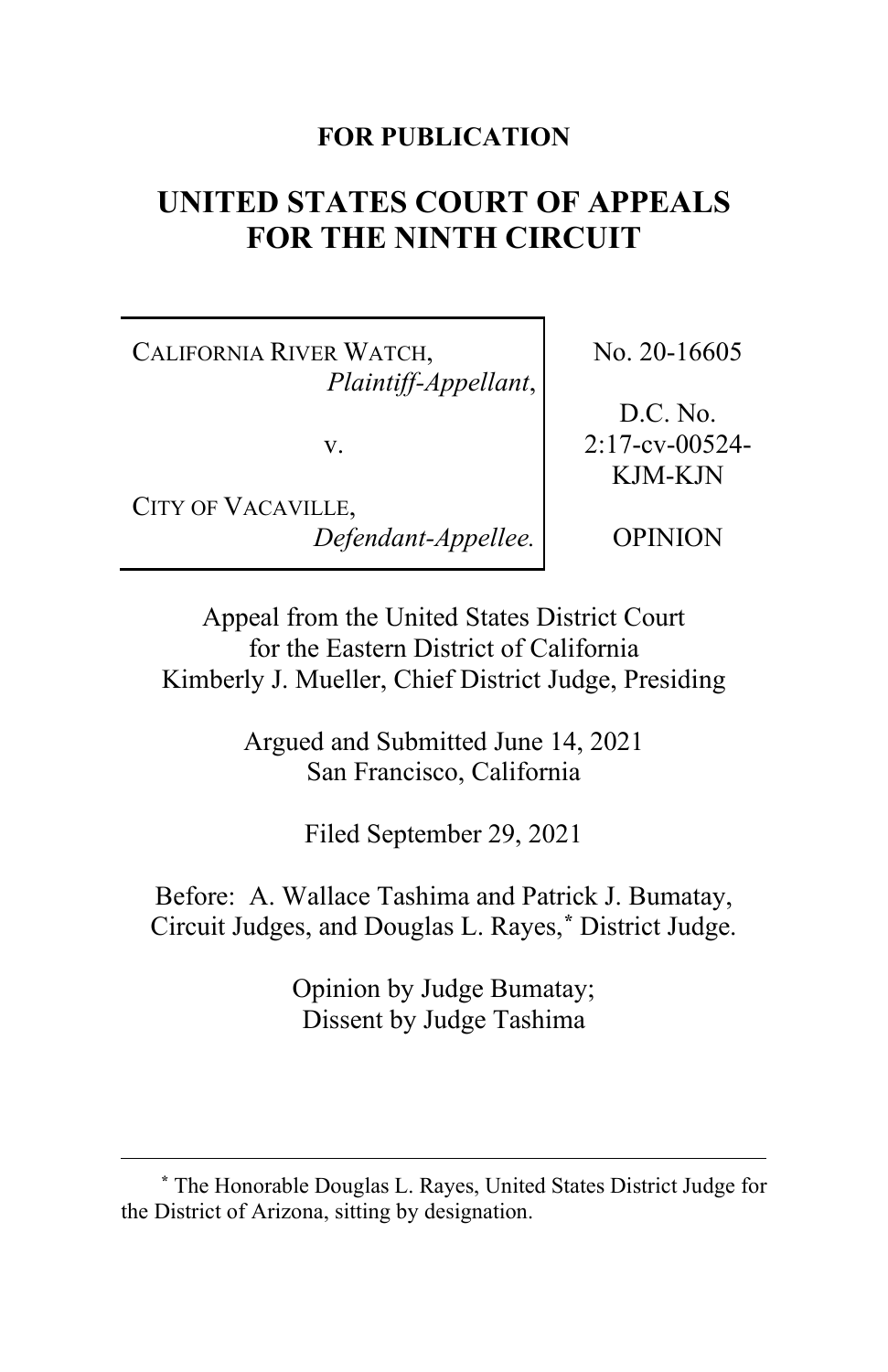# **SUMMARY[\\*\\*](#page-1-0)**

#### **Environmental Law**

The panel vacated the district court's summary judgment in favor of the City of Vacaville and remanded for further proceedings in a citizen suit brought by California River Watch under the Resource Conservation and Recovery Act.

River Watch claimed that the City's water wells were contaminated by a carcinogen called hexavalent chromium, which in turn was transported to the City's residents through its water distribution system. River Watch alleged that the City thus was contributing to the transportation of a solid waste in violation of RCRA. The district court concluded that the hexavalent chromium was not a "solid waste" under RCRA because River Watch did not show that it was a "discarded material."

The panel concluded that River Watch sufficiently raised before the district court, and therefore did not forfeit, the argument that the hexavalent chromium was "discarded material" that allegedly had migrated through groundwater from the "Wickes site," where it had been dumped by operators of wood treatment facilities.

The panel held that River Watch created a triable issue on whether the hexavalent chromium was "discarded material" by presenting evidence that when the hexavalent chromium was discharged into the environment after the

<span id="page-1-0"></span>**<sup>\*\*</sup>** This summary constitutes no part of the opinion of the court. It has been prepared by court staff for the convenience of the reader.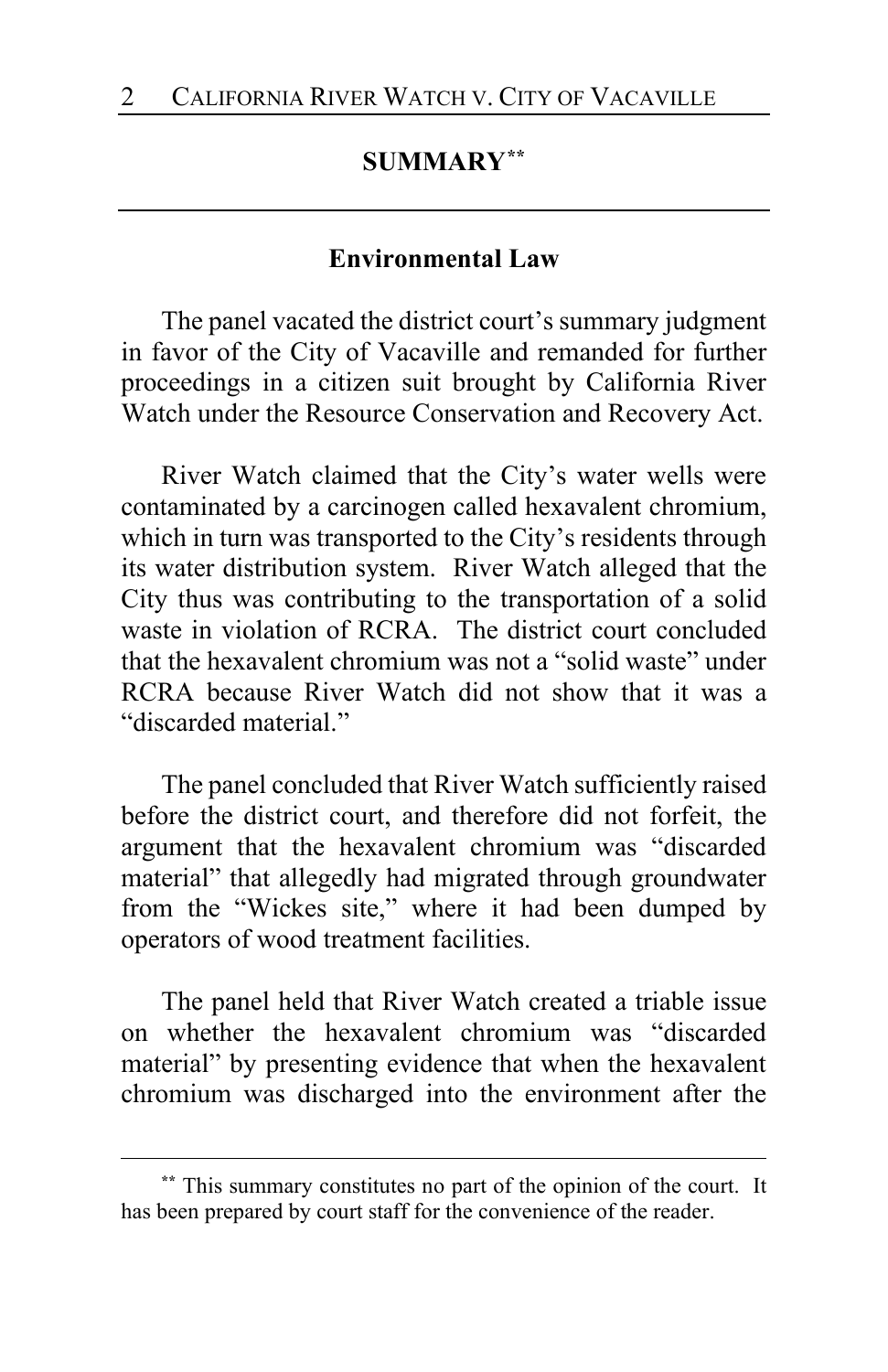wood treatment process, it was not serving its intended use as a preservative, and it was not the result of natural wear and tear. Instead, the hexavalent chromium was leftover waste, abandoned and cast aside by the facilities' operators.

The panel concluded that there also was a triable issue whether the City was a "past or present transporter" of solid waste. The panel held that RCRA does not require that the "transporter" of the solid waste must also play some role in "discarding" the waste.

Dissenting, Judge Tashima wrote that under *Hinds Investments, L.P. v. Angioli*, 654 F.3d 846 (9th Cir. 2011), the City was not liable because it had no involvement in the waste disposal process, and did not do anything to cause the contamination of its water. Judge Tashima wrote that he also would affirm based on waiver because River Watch raised an entirely new theory on appeal.

## **COUNSEL**

Jack Silver (argued), Law Office of Jack Silver, Sebastpolo, California; David J. Weinsoff, Law Office of David J. Weinsoff, Fairfax, California; for Plaintiff-Appellant.

Gregory J. Newmark (argued) and Shiraz D. Tangri, Meyers Nave Riback Silver & Wilson, Los Angeles, California, for Defendant-Appellee.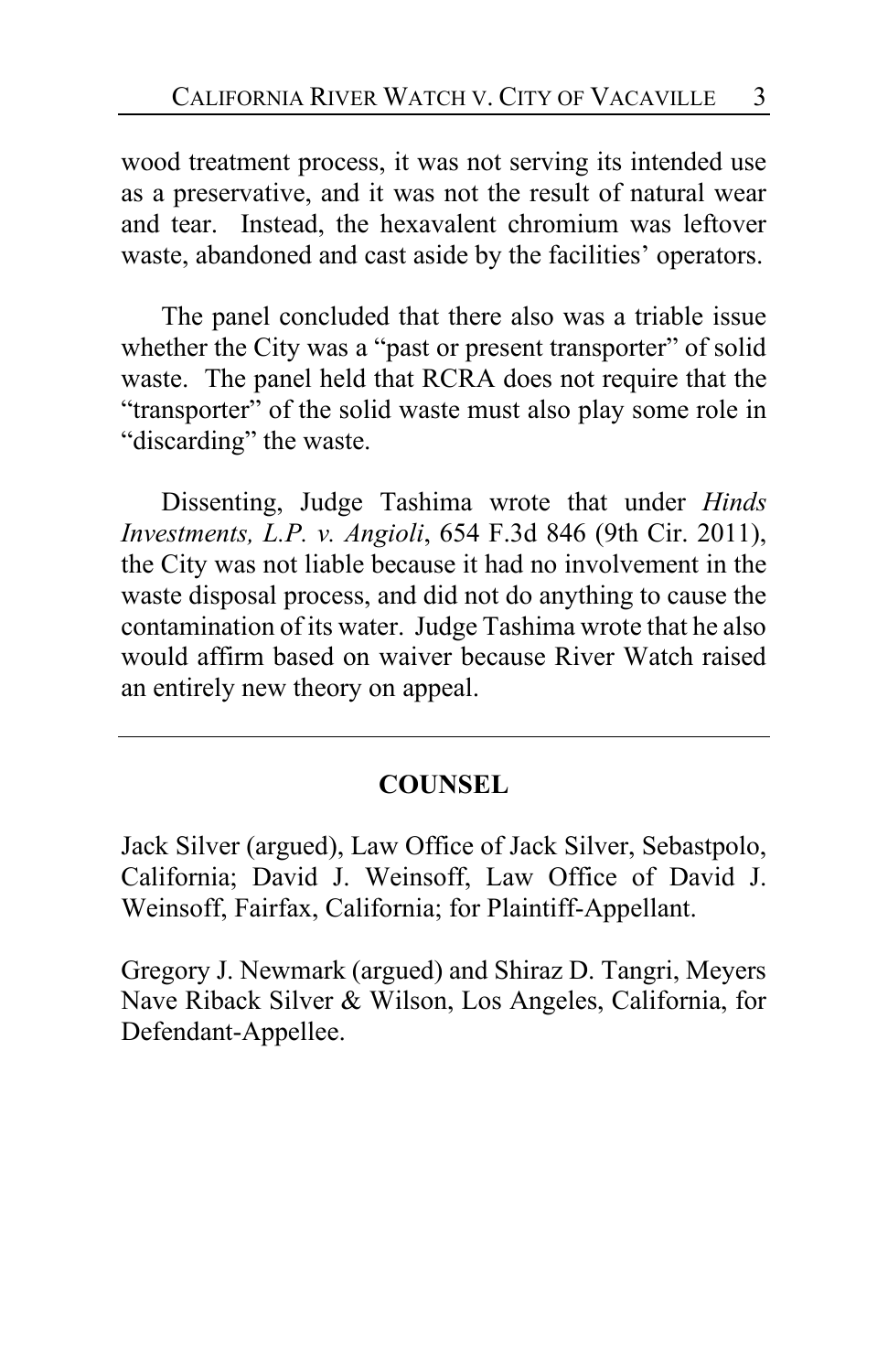#### **OPINION**

BUMATAY, Circuit Judge:

The Resource Conservation and Recovery Act seeks to minimize the dangers accompanying hazardous waste disposal. 42 U.S.C. § 6902(b). To that end, the Act enables any person to sue any entity that is contributing to the transportation of dangerous solid waste. *Id.* § 6972(a). In this case, a nonprofit organization called California River Watch claims that the City of Vacaville, California is violating the Act. River Watch claims that the City's water wells are contaminated by a carcinogen called hexavalent chromium. That carcinogen, River Watch says, is in turn transported to the City's residents through its waterdistribution system. We must decide whether the hexavalent chromium is solid waste under the Act.

#### **I.**

Hexavalent chromium is a human carcinogen. When inhaled, consumed orally, or exposed to the skin, it is known to cause significant health risks, including cancer.

From about 1972 to 1982, companies like Pacific Wood Preserving and Wickes Forest Industries, Inc., operated wood treatment facilities in Elmira, California. It was common for waste products from these companies to contain hexavalent chromium. In particular, Wickes is known to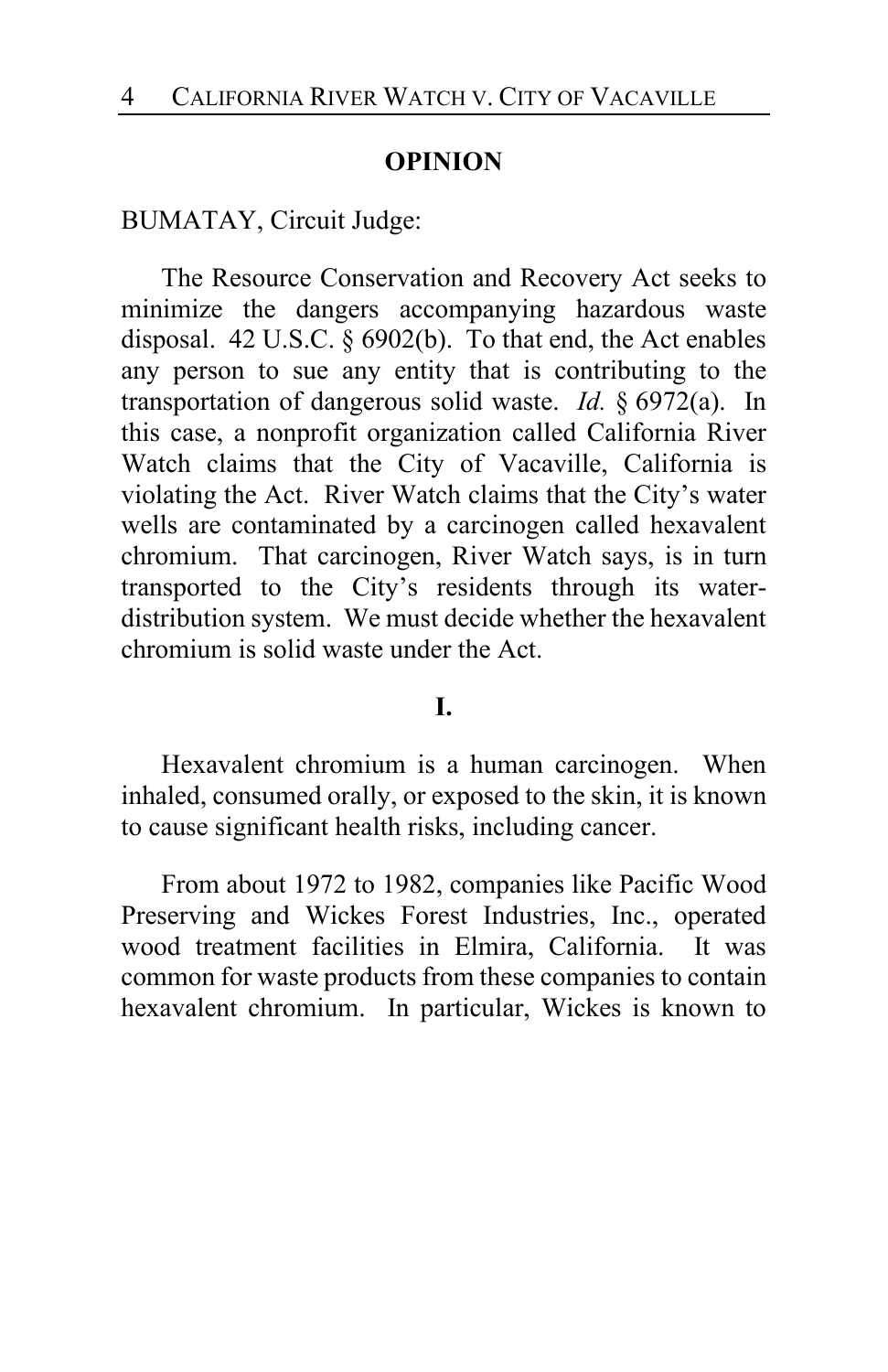have dumped a massive amount of hexavalent chromium in the ground near Elmira, California ("the Wickes site").**[1](#page-4-0)**

As a result, the Wickes site was identified and listed as a federal hazardous waste site in 1980. Several years later, the site was found to have contaminated three drinking-water wells nearby, including one at Elmira Elementary School. Samples of groundwater taken from the site at the time revealed hexavalent chromium levels thousands of times greater than California's stated public health goals.

River Watch contends that this hexavalent chromium has since migrated through groundwater from the Wickes site to the Elmira Well Field, where the City draws much of its water. In fact, eight of the City's eleven wells are in the field. According to River Watch's expert, testing of potable water from the City's well-heads and resident taps reveals elevated concentrations of hexavalent chromium. River Watch's expert believes that hexavalent chromium moves from the Wickes site to the Elmira Well Field and ultimately into the homes of residents through the City's waterdistribution system. Thus, River Watch charges that the City is "transporting and discharging water containing high amounts of hexavalent chromium" in a manner dangerous to residents.

River Watch sued the City under the Resource Conservation and Recovery Act ("RCRA"), alleging that the City is "contributing to" the "transportation" of hexavalent chromium, a "solid . . . waste which may present an imminent and substantial endangerment to health or the

<span id="page-4-0"></span>**<sup>1</sup>** We take these background facts from River Watch's expert witness report, which the district court assumed to be true for purposes of the summary judgment motion.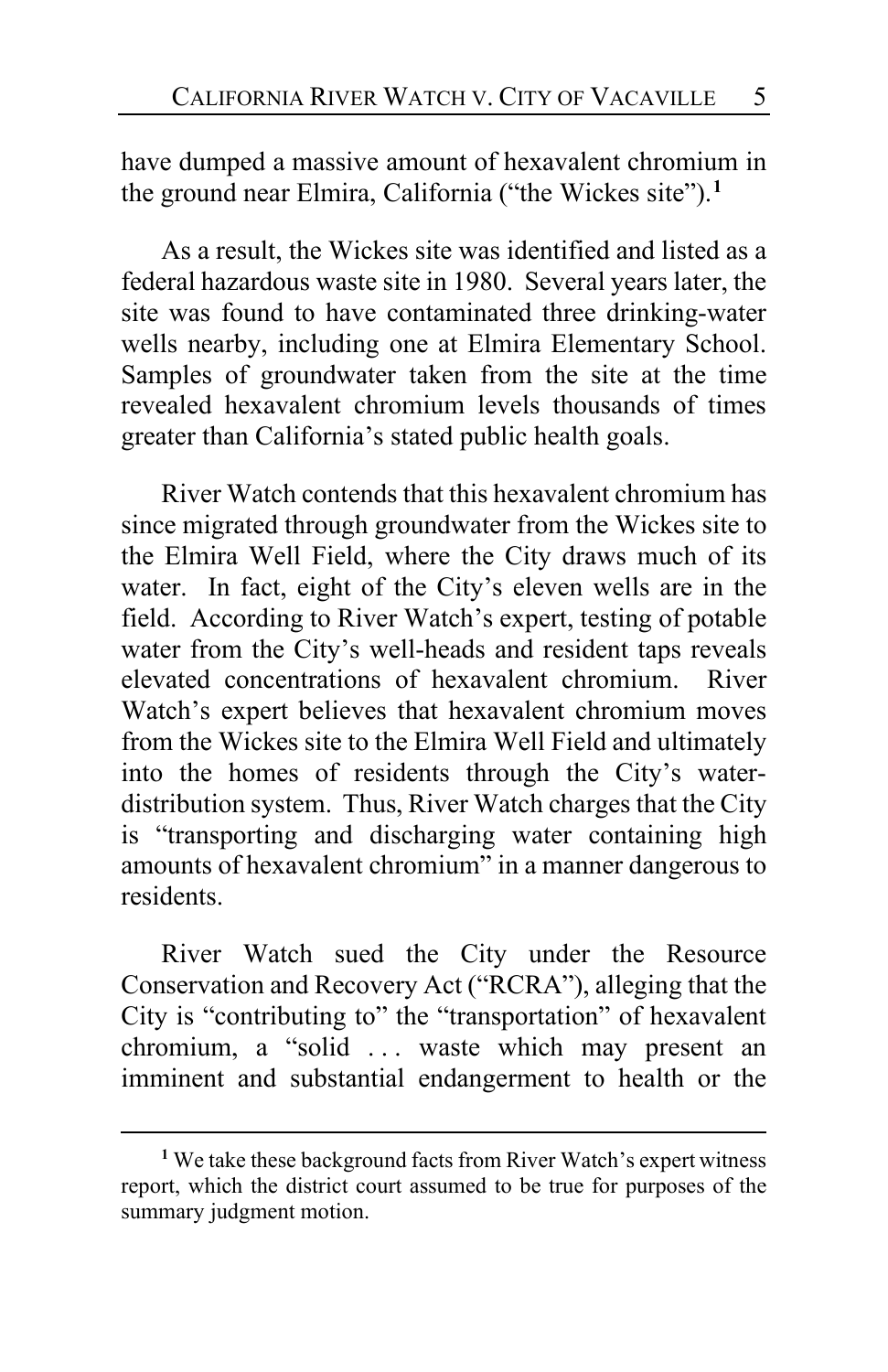environment." 42 U.S.C. § 6972(a)(1)(B). Because one definition of "solid waste" is "discarded material," the central dispute here is whether the hexavalent chromium was discarded. *Id.* § 6903(27). To rebut River Watch's claim, the City offered evidence that the hexavalent chromium is naturally occurring and thus not a "discarded material."

The parties then cross-moved for summary judgment. The district court granted the City's motion and denied River Watch's motion because, as it explained, River Watch hadn't demonstrated how the City's water-processing activities could qualify as discarding "solid waste" under RCRA. Thus, the district court explained, RCRA's "fundamental requirement that the contaminant be 'discarded'" was not satisfied. River Watch appealed.

We review orders granting summary judgment de novo. *Jones v. Royal Admin. Servs., Inc.*, 887 F.3d 443, 447 (9th Cir. 2018). We review the evidence as a whole and in the light most favorable to River Watch as the party opposing summary judgment. *Id.* at 448.

#### **II.**

River Watch's argument on appeal is simple: because the hexavalent chromium originates from the Wickes site, it is "discarded material" under RCRA, and thus the City is liable for its transportation through its water-distribution system. Before turning to the merits, we consider whether River Watch has forfeited this argument.

#### **A.**

According to the City, River Watch has forfeited its argument that the hexavalent chromium is "discarded material" from the Wickes site because it did not raise that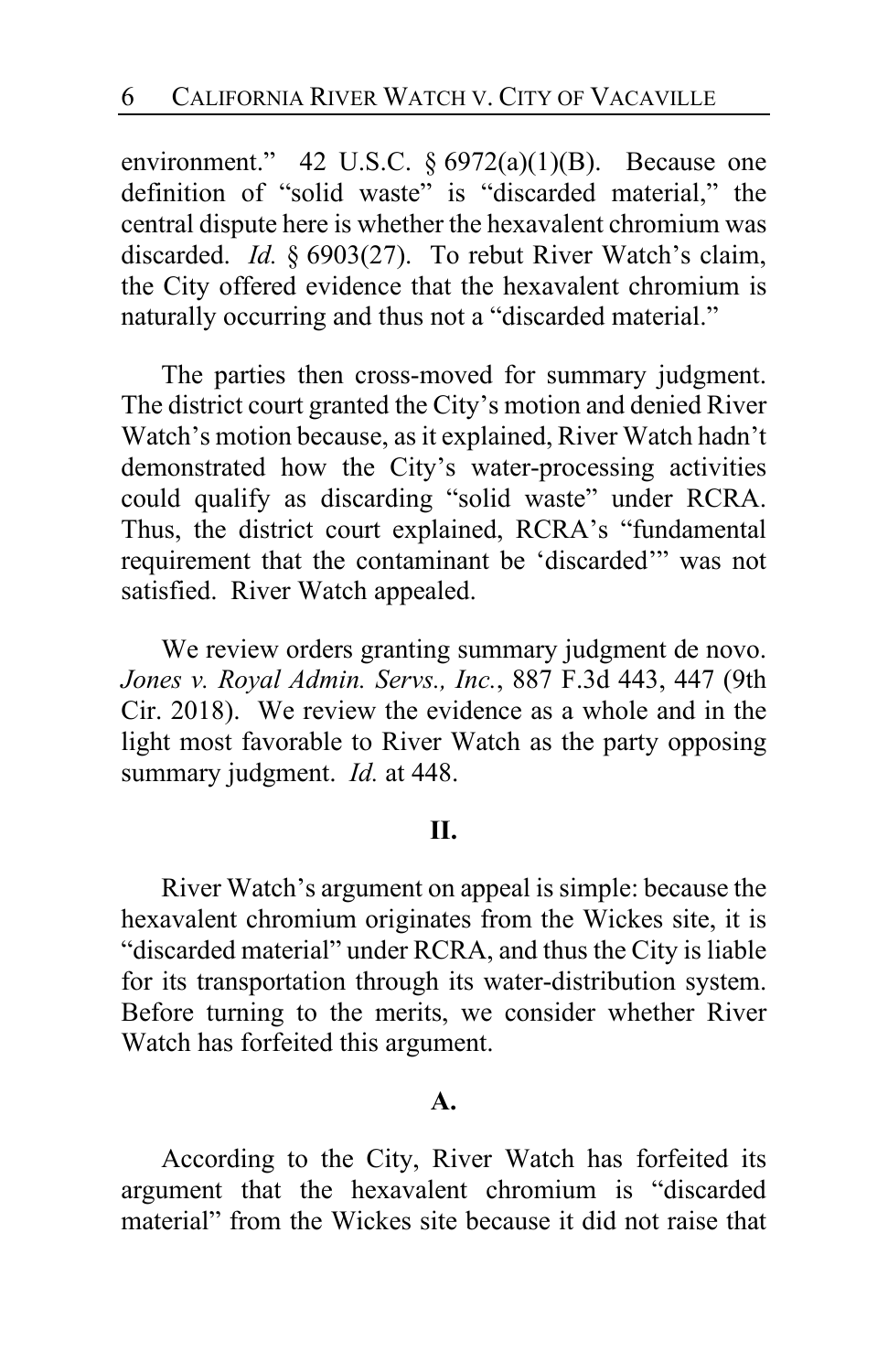theory in the district court. We agree that River Watch told the district court multiple times that the precise genesis of the hexavalent chromium was "irrelevant." And we agree that, if River Watch never presented the theory that the hexavalent chromium originated from the Wickes site before the district court, it could not now claim that the substance was "discarded material" under its interpretation of RCRA. *See Baccei v. United States*, 632 F.3d 1140, 1149 (9th Cir. 2011) (holding that we do not generally consider arguments raised for the first time on appeal).

But that's not the full story. Throughout its summary judgment papers, River Watch consistently maintained that the origin of the hexavalent chromium in the City's water was "anthropogenic," i.e., caused by humans. To be sure, River Watch did suggest that the hexavalent chromium could have come from multiple industrial or agricultural sources. But it also specifically highlighted the Wickes site as one of those sources. In fact, River Watch expressly contended that the Wickes facility was "likely" the source of the hexavalent chromium in the City's wells. Mimicking its argument on appeal, River Watch argued that "if *any* of the hexavalent chromium in Vacaville's wells is from an industrial source, th[e]n that hexavalent chromium is a solid waste." In the next breath, River Watch suggested that the Wickes site was the source of the hexavalent chromium—especially by showing a decline in hexavalent chromium levels at the Elmira Well Field after the Wickes facility closed down.

So, before the district court, River Watch claimed that the hexavalent chromium was anthropogenic but that the substance's exact origin was irrelevant. On appeal, River Watch now focuses on the Wickes site as the source of the chemical. That's ok, because it has always maintained that Wickes was the likely cause of the hexavalent chromium in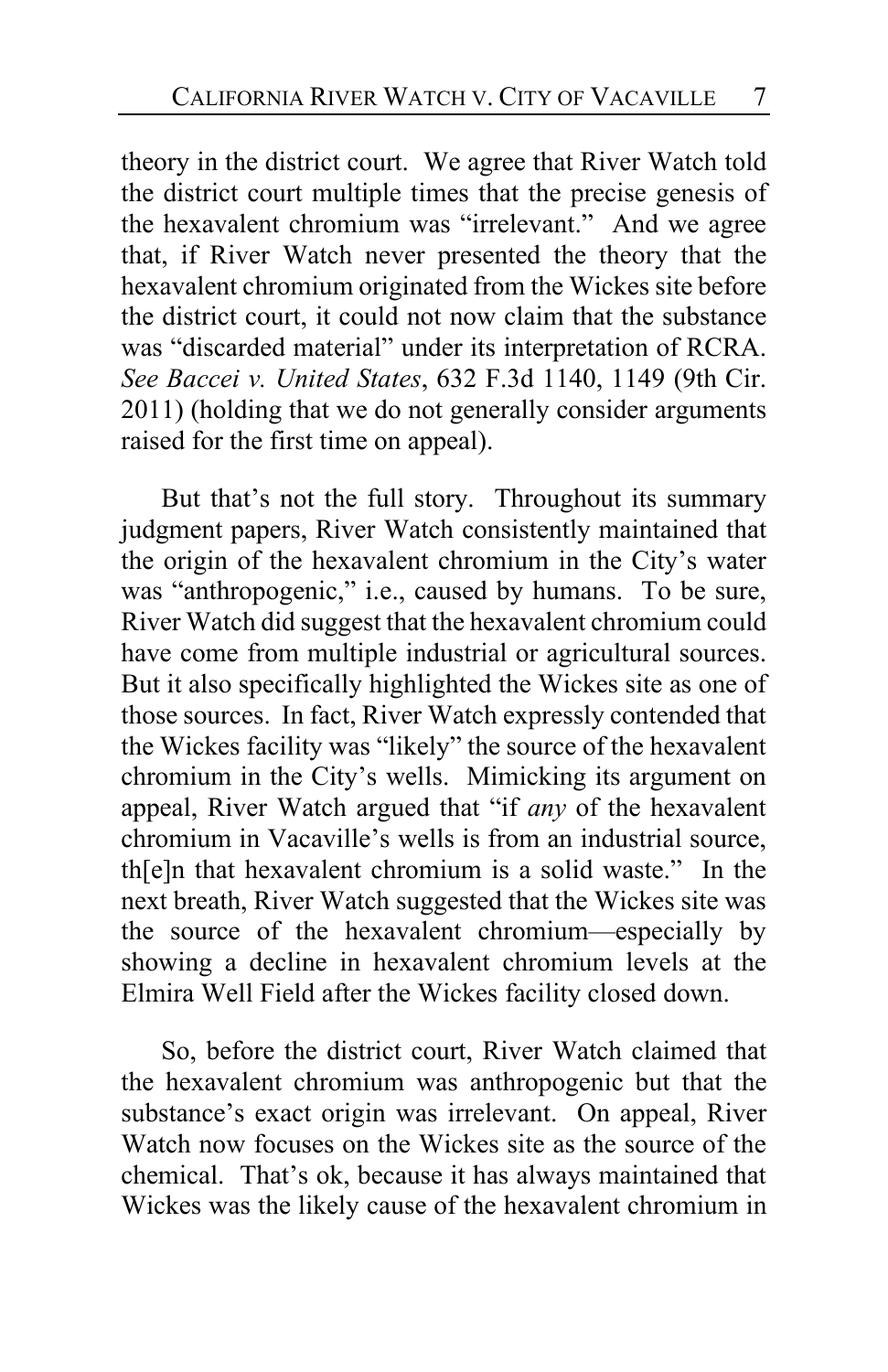the City's water. Appealing only one of several alternative theories argued to the district court is hardly an uncommon practice and is not a basis to find forfeiture. *Cf. Hansen v. Morgan*, 582 F.2d 1214, 1217 (9th Cir. 1978) (relying on an alternative theory on appeal when the "essence" of the argument was "directed at the same concerns" as the theory argued below). River Watch has therefore not forfeited this argument. We proceed to the merits.

#### **B.**

RCRA creates a private cause of action for citizens to seek relief against present or future risks of "imminent harms" to health or the environment. *Ecological Rts. Found. v. Pac. Gas & Elec. Co.*, 874 F.3d 1083, 1089 (9th Cir. 2017) (simplified). Under what we've called RCRA's "endangerment provision," *id.*, "any person" may file suit against:

> [A]ny person, including the United States and any other governmental instrumentality or agency, . . . and including any past or present generator, past or present transporter, or past or present owner or operator of a treatment, storage, or disposal facility, who has contributed or who is contributing to the past or present handling, storage, treatment, transportation, or disposal of any solid or hazardous waste which may present an imminent and substantial endangerment to health or the environment[.]

42 U.S.C.  $\S 6972(a)(1)(B)$ . We've described these citizen suits as "expansive." *Ecological Rts. Found.*, 874 F.3d at 1089.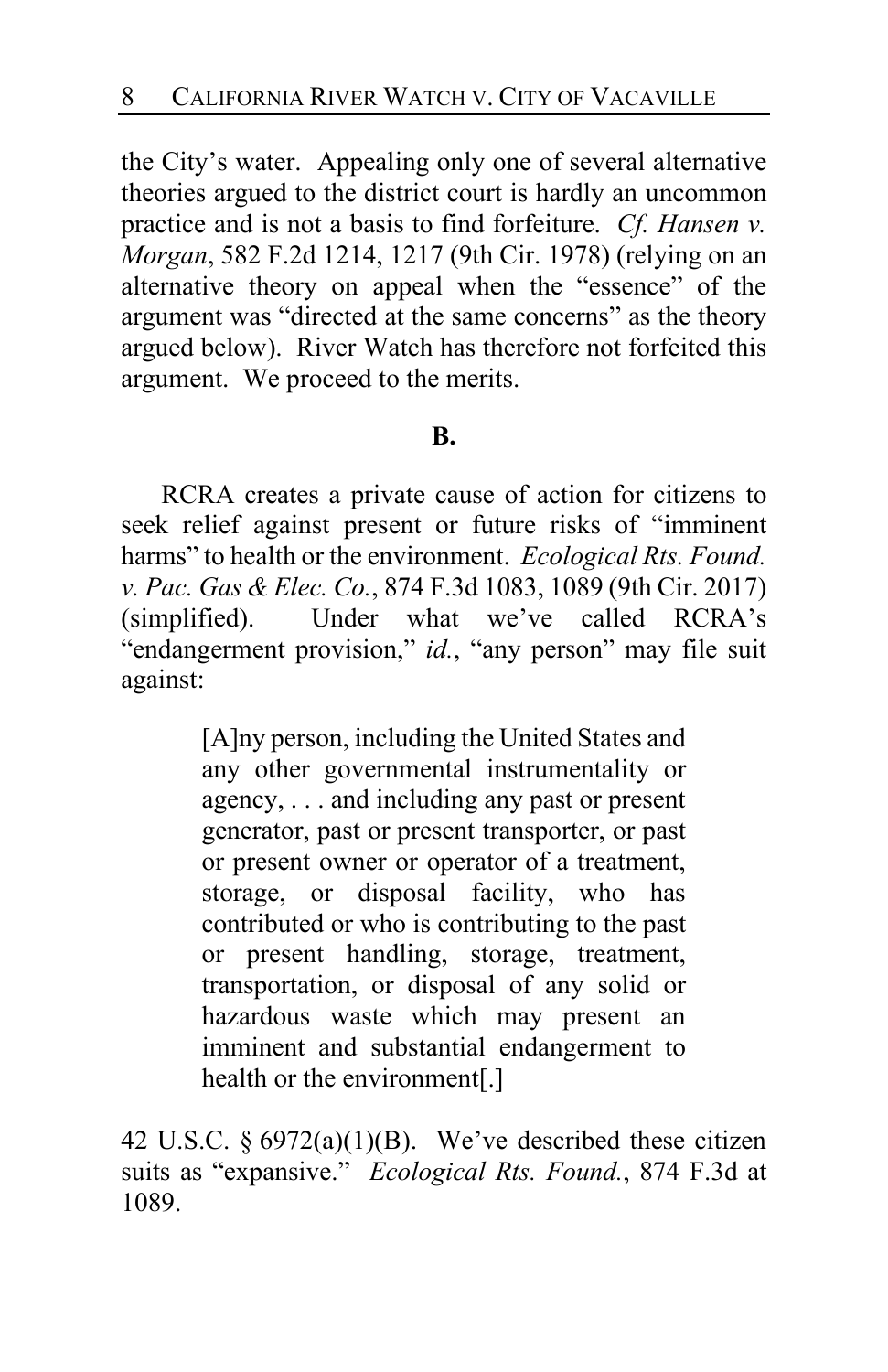From this text, we've gleaned three elements to establish RCRA liability: (1) that the defendant "ha[s] contributed to the past or [is] contributing to the present handling, treatment, transportation, or disposal" of certain material; (2) that this material constitutes "solid waste" under RCRA; and (3) that the solid waste "may present an imminent and substantial endangerment to health or the environment." *Ctr. for Cmty. Action & Env't Just. v. BNSF R. Co.*, 764 F.3d 1019, 1023 (9th Cir. 2014).

#### **1.**

We first consider whether River Watch has a cognizable legal theory that the hexavalent chromium in Vacaville's water is "solid waste." RCRA defines "solid waste" as:

> [A]ny garbage, refuse, sludge from a waste treatment plant, water supply treatment plant, or air pollution control facility and other discarded material, including solid, liquid, semisolid, or contained gaseous material resulting from industrial, commercial, mining, and agricultural operations[.]

42 U.S.C. § 6903(27). River Watch asserts that the hexavalent chromium is "solid waste" under the "discarded material . . . resulting from industrial, commercial, and agricultural operations" definition. *Id.*

We have discussed the meaning of "discarded material" before. We said "discard" means to "cast aside; reject; abandon; give up." *Ecological Rts. Found. v. Pac. Gas & Elec. Co.*, 713 F.3d 502, 515 (9th Cir. 2013) (simplified) ("*Ecological Rts. Found. I*"). And therefore, we explained, whether a product has "served its intended purpose and is no longer wanted by the consumer" is a "key" consideration in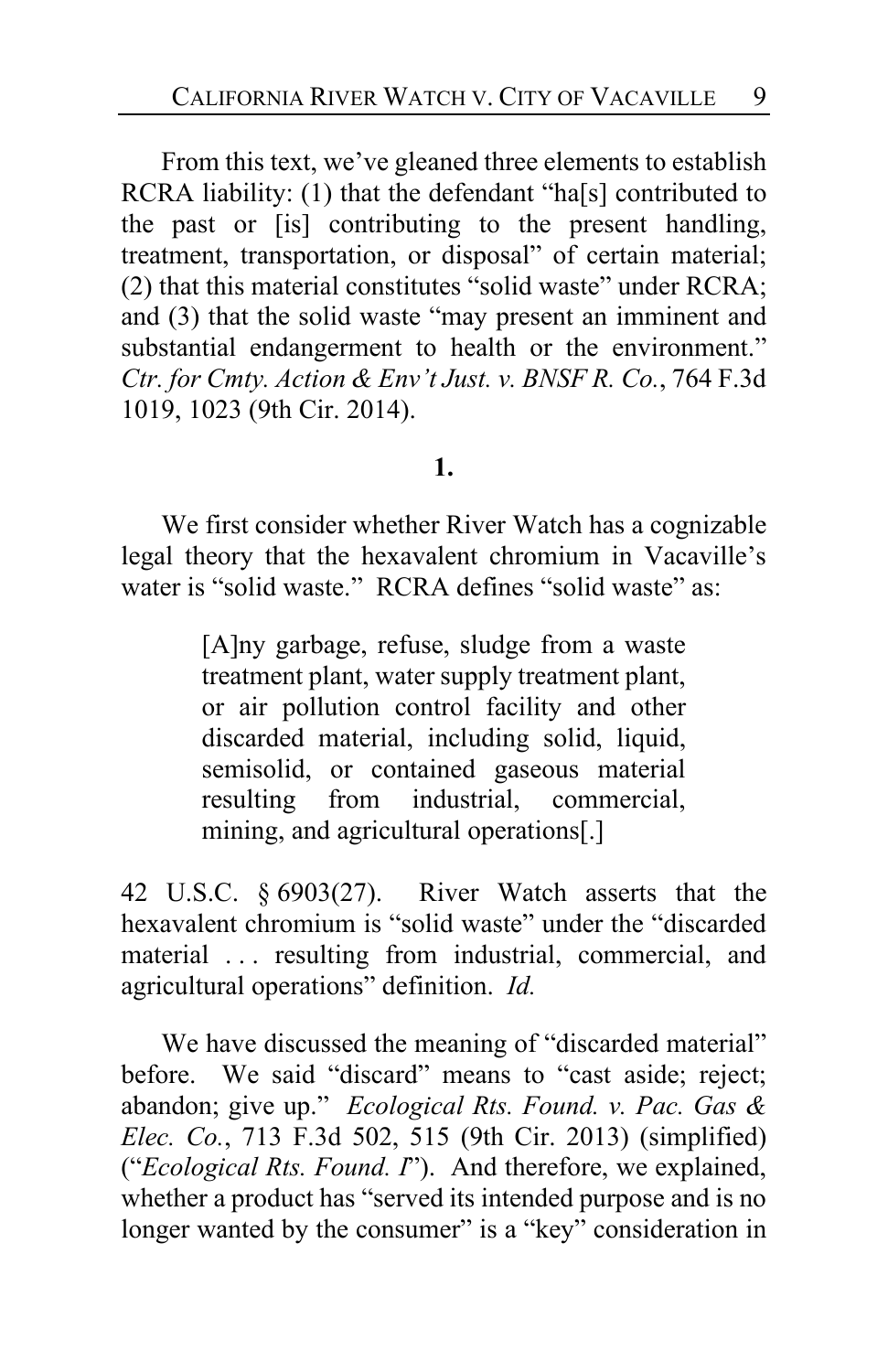determining whether a substance constitutes solid waste. *Id.*  (simplified); *see also No Spray Coal., Inc. v. City of New Yor*k, 252 F.3d 148, 150 (2d Cir. 2001) ("[M]aterial is not discarded until after it has served its intended purpose.").

In *Ecological Rights Foundation I*, an environmental organization complained of the discharge of a wood preservative used to treat utility poles. 713 F.3d at 515. The organization alleged that the preservative contained a biocide that leaked from the poles into the environment. *Id.* We held that the preservative was not "discarded material" because it was "being put to its intended use as a general biocide" on utility poles and only escaped into the environment through normal wear and tear. *Id.* at 515–16. Thus, the preservative was neither "manufacturing waste byproduct" nor material that the consumer "no longer want[ed] and ha[d] disposed of or thrown away." *Id.* at 515. Instead, the wood preservative had been "washed or blown away . . . by natural means, as an expected consequence of the preservative's intended use, [and thus] ha[d] not been 'discarded.'" *Id.* at 516.

This case presents the converse. Through its expert, River Watch established that hexavalent chromium was widely used in commercial wood preservation near the Elmira Well Field. And it was common practice at facilities like the Wickes site to drip dry wood treated with hexavalent chromium—allowing it to trickle directly into the soil. The expert also claimed that Wickes dumped a "massive amount" of hexavalent-chromium waste into the ground at the location.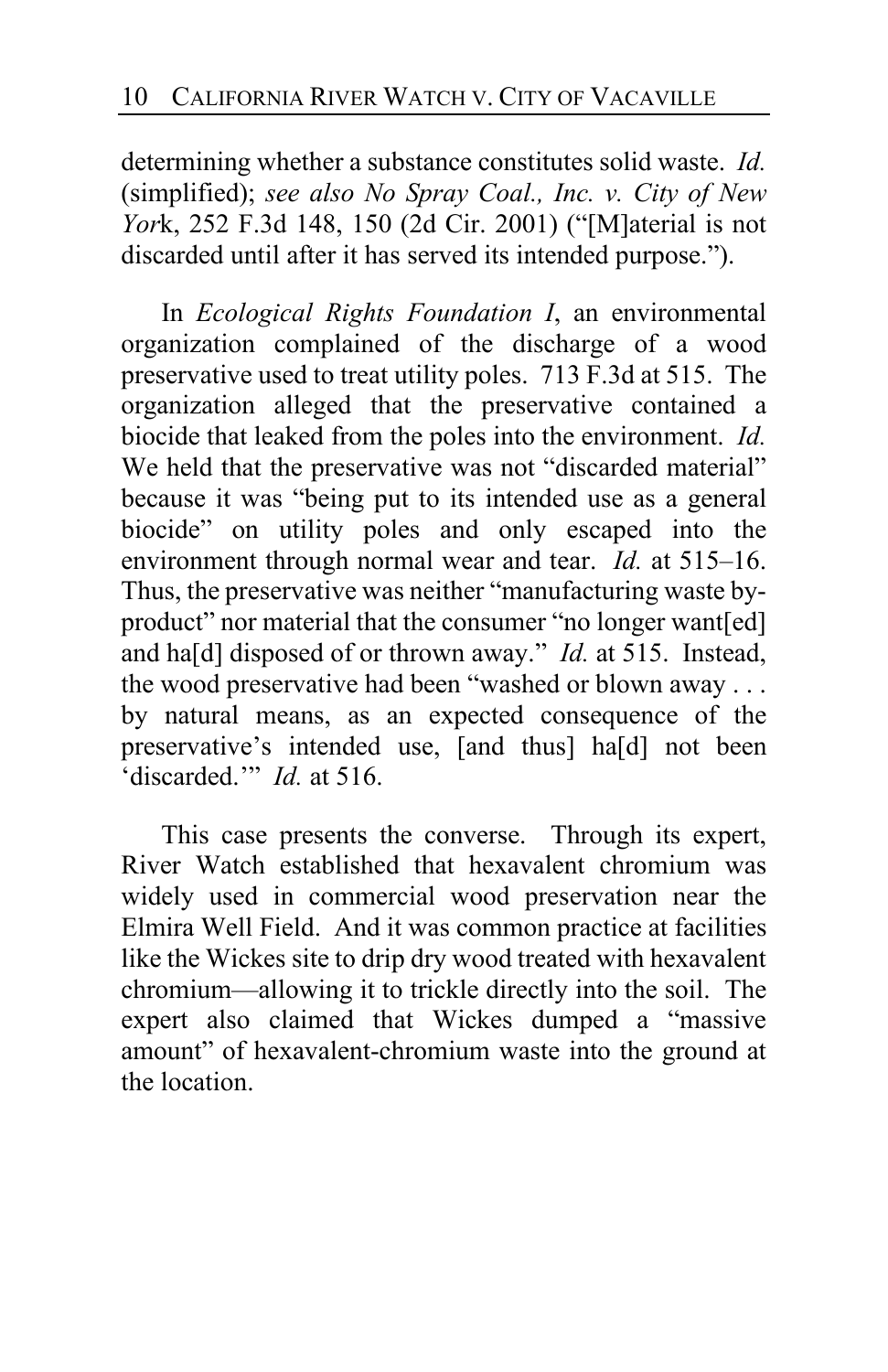If River Watch's expert is credited,**[2](#page-10-0)** the hexavalent chromium meets RCRA's definition of "solid waste." When the hexavalent chromium was discharged into the environment after the wood treatment process, it was not serving its intended use as a preservative, and it was not the result of natural wear and tear. Instead, the hexavalent chromium was leftover waste, abandoned and cast aside by the facilities' operators. This means that under RCRA's plain meaning, River Watch created a triable issue on whether the hexavalent chromium is "discarded material."**[3](#page-10-1)**

#### **2.**

The next question is whether the City is "contributing to the past or present . . . transportation" of the hexavalent chromium. 42 U.S.C.  $\frac{6972(a)(1)(B)}{B}$ . We've already defined "contribution" to mean (1) to "lend assistance or aid to a common purpose," (2) to "have a share in any act or effect," or (3) "to be an important factor in; help to cause." *Hinds Invs., L.P. v. Angioli*, 654 F.3d 846, 850 (9th Cir. 2011) (citing dictionary definitions). And "transportation"

<span id="page-10-0"></span>**<sup>2</sup>** We understand that the district court excluded the expert's testimony to the extent that the expert offered "vague or conclusory opinions." We leave it to the district court to determine in the first instance if it excluded testimony necessary to establish the City's RCRA liability.

<span id="page-10-1"></span><sup>&</sup>lt;sup>3</sup> As the parties did, we assume that hexavalent chromium satisfies the "imminent or substantial danger to the environment or health" element of RCRA liability.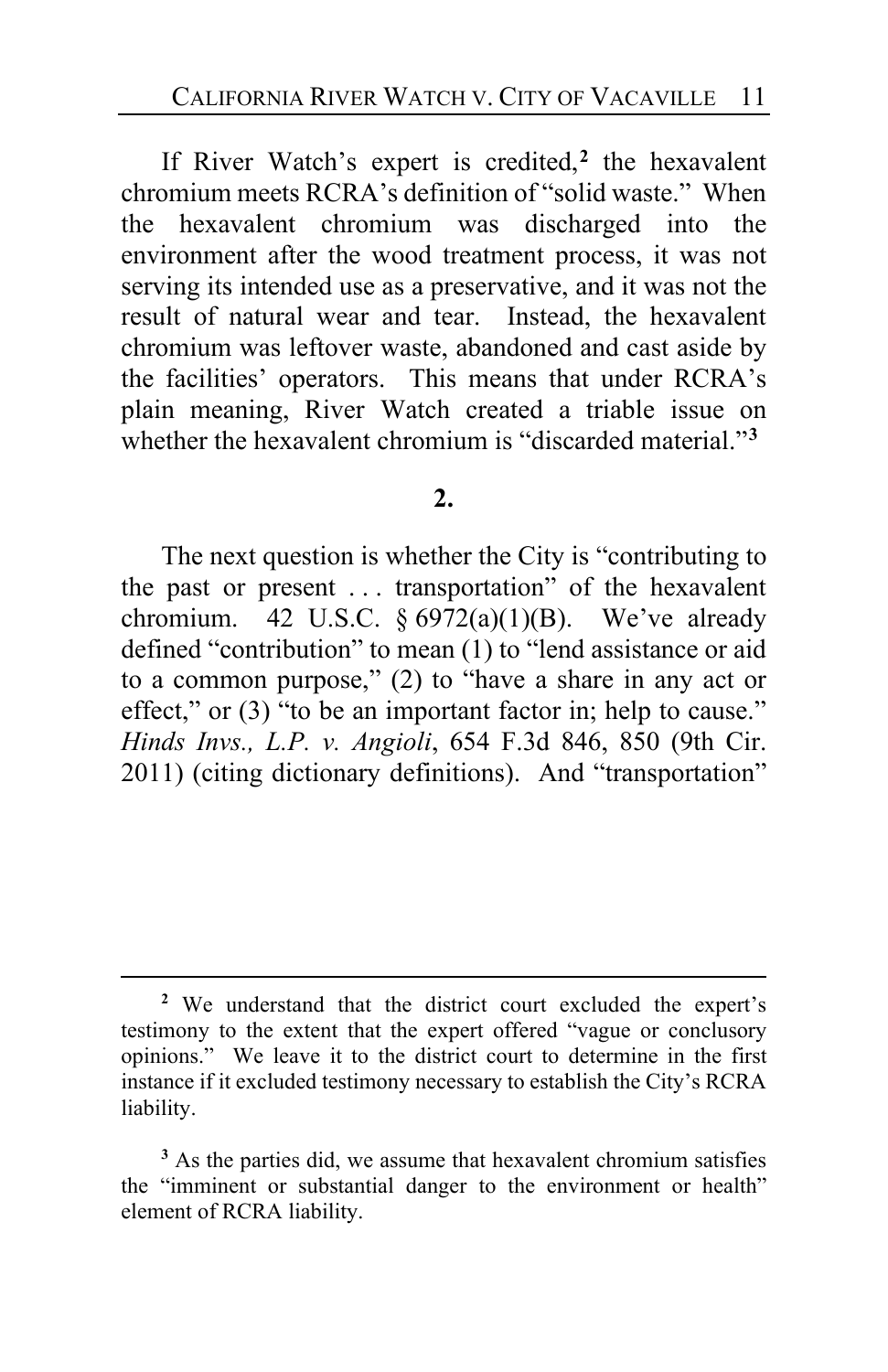means the "action or process of transporting; conveyance (of things or persons) from one place to another."**[4](#page-11-0)**

Again, in the light most favorable to River Watch, a triable issue exists as to whether the City is a "past or present transporter" of solid waste. 42 U.S.C.  $\S$  6972(a)(1)(B). River Watch's expert demonstrated that water originating from the Elmira Well Field and pumped through the City's water-distribution system contains hexavalent chromium. The expert also opined that this hexavalent chromium is likely from the Wickes site. Taken as true, these facts establish that the City is transporting solid waste through its water-distribution system.

Contrary to the district court's order, nothing in RCRA's text suggests that the "transporter" of the solid waste must also play some role in "discarding" the waste. While the City may be distributing groundwater contaminated by others, RCRA's endangerment provision broadly applies to any "person," including a "governmental instrumentality," like the City, that "contribute[s]" to the "transportation" of "any" waste. *Id.* So, a "transporter" of waste need not also be the cause of the waste's existence. *Id.* Indeed, the endangerment provision expressly lists "generator[s]" and waste disposal "operator[s]" and "owner[s]" as separate RCRA offenders. *See* 42 U.S.C. § 6972(a)(1)(B). Congress thus made "transporter[s]" independently liable even if not otherwise responsible for discarding or creating the waste in the first place. This conclusion is buttressed by the fact that the endangerment provision includes no mens rea

<span id="page-11-0"></span>**<sup>4</sup>** *Transportation*, Oxford English Dictionary Online, https://www.oed.com/view/Entry/205022?redirectedFrom=transportati on#eid.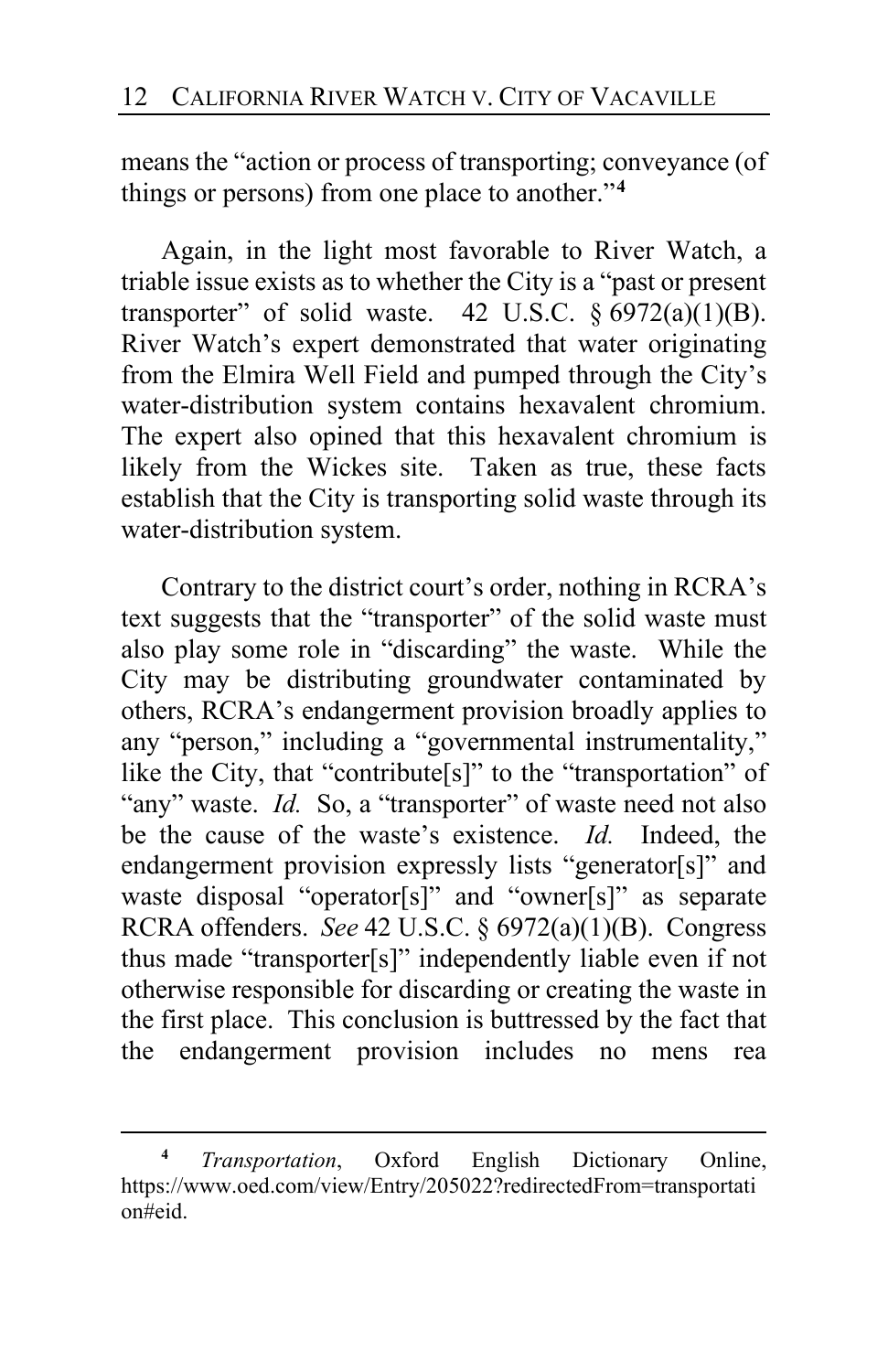requirement.**[5](#page-12-0)** Thus, that the City may be innocent of the activity at the Wickes site does not preclude it from RCRA liability as a transporter. *See id.***[6](#page-12-1)**

The City also tries to distinguish between the transportation of solid waste and the transportation of

<span id="page-12-2"></span><span id="page-12-1"></span>**<sup>6</sup>** The dissent also relies on *Hinds* for the proposition that RCRA liability is limited to only "those involved in the waste disposal process." Dissent at 7[B]. But neither *Hinds* nor the text of RCRA supports such a reading. *Hinds* addressed the meaning of "contribution" in the specific context of "generator" liability. There, the plaintiffs argued that manufacturers of dry cleaners were liable under RCRA for aiding in the generation of waste by others through the design and improper use of their machines. *Hinds*, 654 F.3d at 848. We held that such a theory of liability was too attenuated because "'contributing to' the disposal of hazardous waste [requires] a measure of control over the waste at the time of its disposal or . . . active[] involve[ment] in the waste disposal process." *Id.* at 852. Designing machinery that might generate waste by others, we said, didn't fit the bill. *Id. Hinds* thus didn't purport to grant blanket RCRA immunity for anyone outside of the "waste disposal process," as the dissent contends. Nor did it address the meaning of "contribution" in the context of "transporter" liability. In fact, *Hinds* simply noted that RCRA liability can be established by having a "more active role with a more direct connection to the waste, *such as* . . . *transporting it*[.]" *Id.* at 851 (emphasis added). Such is the case here and, thus, *Hinds* doesn't require us to depart from RCRA's plain meaning.

<span id="page-12-0"></span>**<sup>5</sup>** The dissent suggests that RCRA doesn't apply to "innocent parties." Dissent at [23–](#page-22-0)[24](#page-23-0) (simplified). But when Congress wanted a RCRA provision to contain a mens rea requirement, it said as much. For example, § 6928 makes it a crime to "knowingly transport[] or cause[] to be transported any hazardous waste identified or listed under this subchapter to a facility which does not have a permit<sup>[.]"</sup> 42 U.S.C. § 6928(d)(1); *see also id.* § 6928(d)(5) (making it illegal to "knowingly transport[]" or "cause[] to be transported" hazardous waste without a manifest where one is required by the regulations). The endangerment provision contains no such element. Even if such an element would be commonsensical, we cannot rewrite RCRA.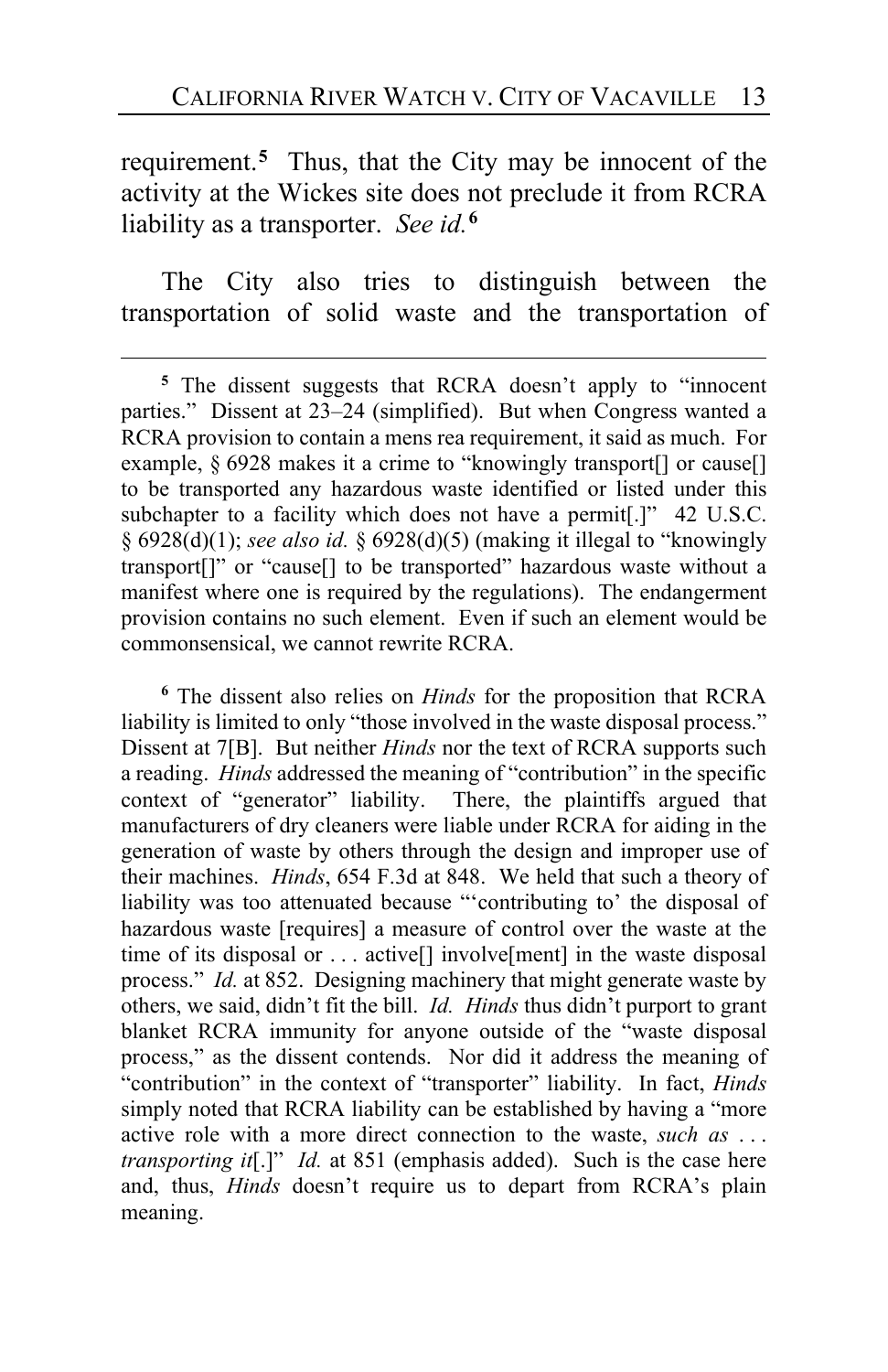groundwater contaminated by solid waste. In the City's view, RCRA applies to the former but not to the latter. But once again, nothing in the text of the statute creates a "groundwater" exception to RCRA. The endangerment provision applies to "transportation" of "*any* solid [waste]." 42 U.S.C. § 6972(a)(1)(B) (emphasis added). We take "any" to mean "any." It doesn't mean "any solid waste unless it's in groundwater." In fact, RCRA specifically contemplates liability for waste dispersed into groundwater. *See* 42 U.S.C. § 6903(3) (defining "disposal" to include the dumping of solid waste into any land so that such solid waste is "discharged into any waters, including ground waters").

## **3.**

The City also invokes the "absurdity doctrine" to counter our straightforward reading of RCRA's text. It provides an example: if solid waste were dispersed into the air and landed on a private citizen's car, that motorist would then be subject to suit under our reading of RCRA. Similarly, the dissent hypothesizes that our reading of RCRA might impose liability on a homeowner who hands a glass of tap water to a friend or waters plants with a garden hose. Dissent at [22.](#page-21-0) These arguments fail.

We have explained before that the "absurdity doctrine will override the literal terms of a statute only under rare and exceptional circumstances." *United States v. Lucero*, 989 F.3d 1088, 1098 (9th Cir. 2021) (simplified). According to Justice Story, courts may only depart from the "plain meaning of a provision" when "the absurdity and injustice of applying the provision to the case would be so monstrous, that all mankind would, without hesitation, unite in rejecting the application." 1 Joseph Story, *Commentaries on the Constitution of the United States* § 427, at 303 (2d ed. 1851); *see also* Antonin Scalia & Bryan A. Garner, *Reading Law:*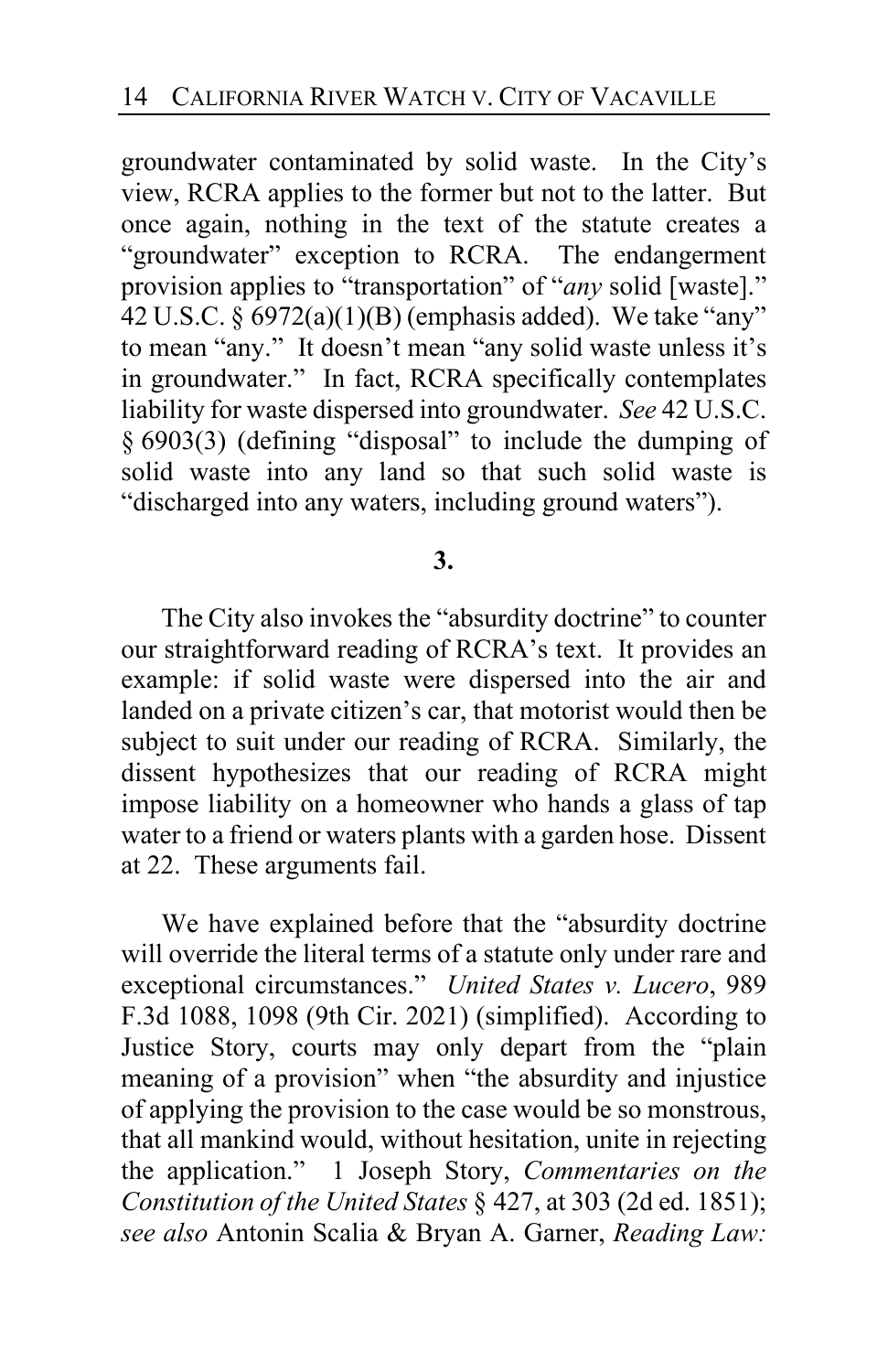*The Interpretation of Legal Texts* 237 (2012) ("The absurdity must consist of a disposition that no reasonable person could intend. Something that may seem odd is not absurd." (simplified)). Otherwise, we risk "rewriting the statute rather than correcting a technical mistake." *Lucero*, 989 F.3d at 1098 (simplified).

<span id="page-14-1"></span><span id="page-14-0"></span>Here, we cannot say that interpreting RCRA based on its plain meaning would lead to absurd results. First, Article III standing places an important limitation on RCRA: a party must be injured by the purported violation. Second, merely transporting solid waste does not create RCRA liability; only the transportation of solid waste that may create an imminent and substantial danger does. *See* 42 U.S.C. § 6972(a)(1)(B). It is difficult to imagine who would be substantially endangered by the de minimis amount of solid waste on a traveling car, in a cup of water, or on a watered plant. We therefore doubt that the scenarios envisioned by the City and the dissent would be cognizable under our reading of RCRA. Moreover, the dissent's hypotheticals prove too much suggesting that agricultural businesses and municipal water authorities would be immune from RCRA liability for transporting contaminated, even toxic, water as long as they did not participate in its contamination. Dissent at [22](#page-21-1)[–22.](#page-21-2) Nothing in the text of RCRA supports such a constrained reading. Indeed, such a reading eliminates "transporter" liability altogether. Even if narrowing RCRA liability as envisioned by the City and dissent "makes eminent sense," *id.* at [21–](#page-20-0)[22,](#page-21-3) that is a determination for Congress, not the courts.

#### **III.**

Because the district court's reading of RCRA is at odds with the statute's plain text, we vacate the grant of summary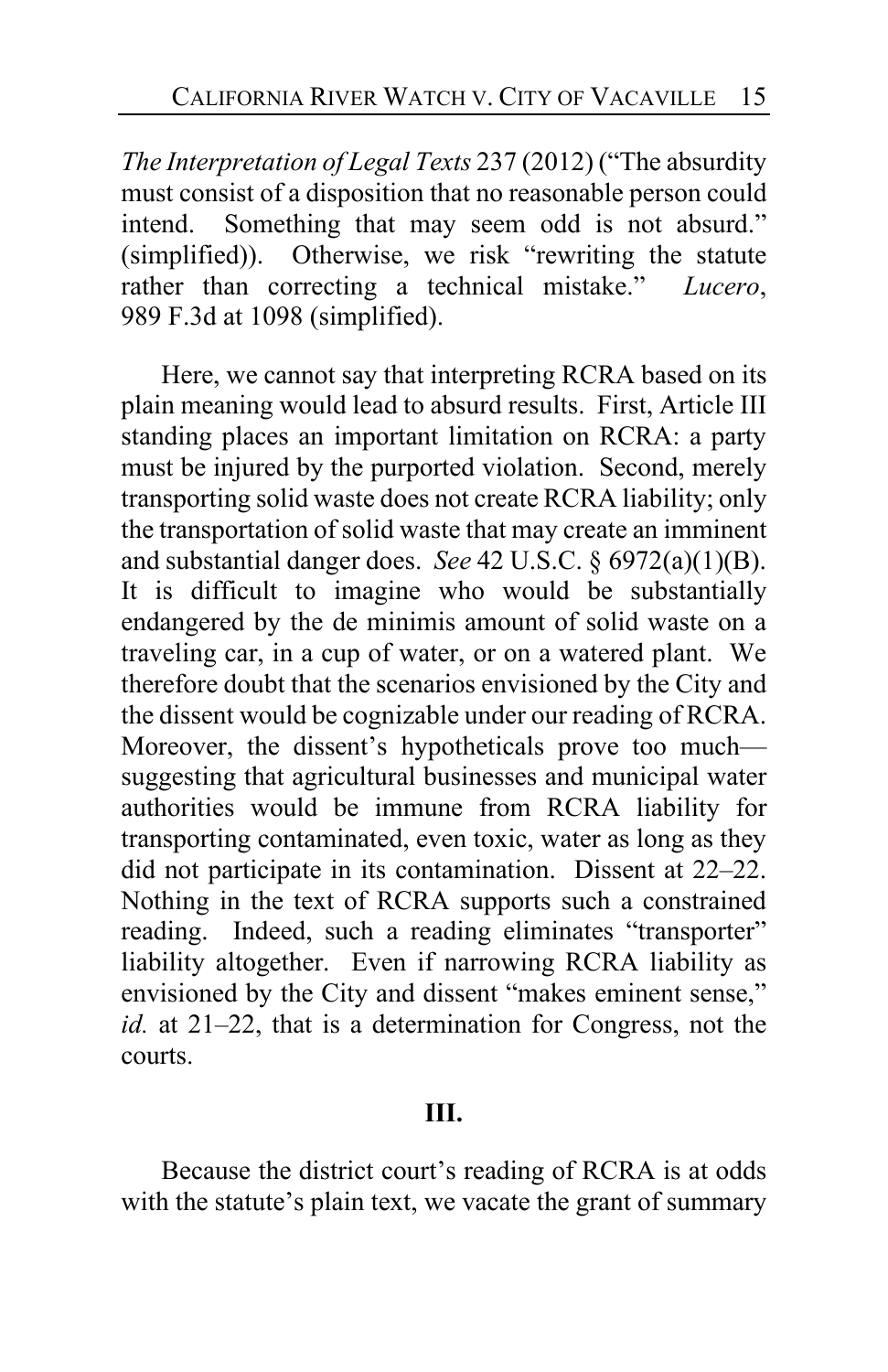judgment and remand for further proceedings consistent with this decision.**[7](#page-15-0)**

## **VACATED AND REMANDED.**

TASHIMA, Circuit Judge, dissenting:

Defendant City of Vacaville (the "City") draws groundwater from wells and distributes it to City residents. Although the City's water complies with federal and state drinking water standards, the water contains hexavalent chromium, which Plaintiff California River Watch ("River Watch") contends is a danger to human health. River Watch does not assert that the City did anything to cause the contamination. On the contrary, River Watch concedes that the City is the victim here: the alleged source of the hexavalent chromium is a former wood treatment plant located a mile or more from the City's wells. Nevertheless, River Watch contends that, by drawing water from its wells, the City is "contributing to the . . . handling, storage, treatment, transportation, or disposal of . . . solid . . . waste," in violation of the Resource Conservation and Recovery Act of 1976 ("RCRA"), 42 U.S.C. § 6972(a)(1)(B).

I reject River Watch's argument. In *Hinds Investments, L.P. v. Angioli*, 654 F.3d 846, 851 (9th Cir. 2011), we held that  $\S 6972(a)(1)(B)$  "requires that a defendant be actively involved in or have some degree of control over the waste disposal process to be liable under RCRA." Here, it is

<span id="page-15-1"></span><span id="page-15-0"></span>**<sup>7</sup>** We decline to reach the City's contention that RCRA's antiduplication provision bars River Watch's suit. The City is free to reargue this issue before the district court.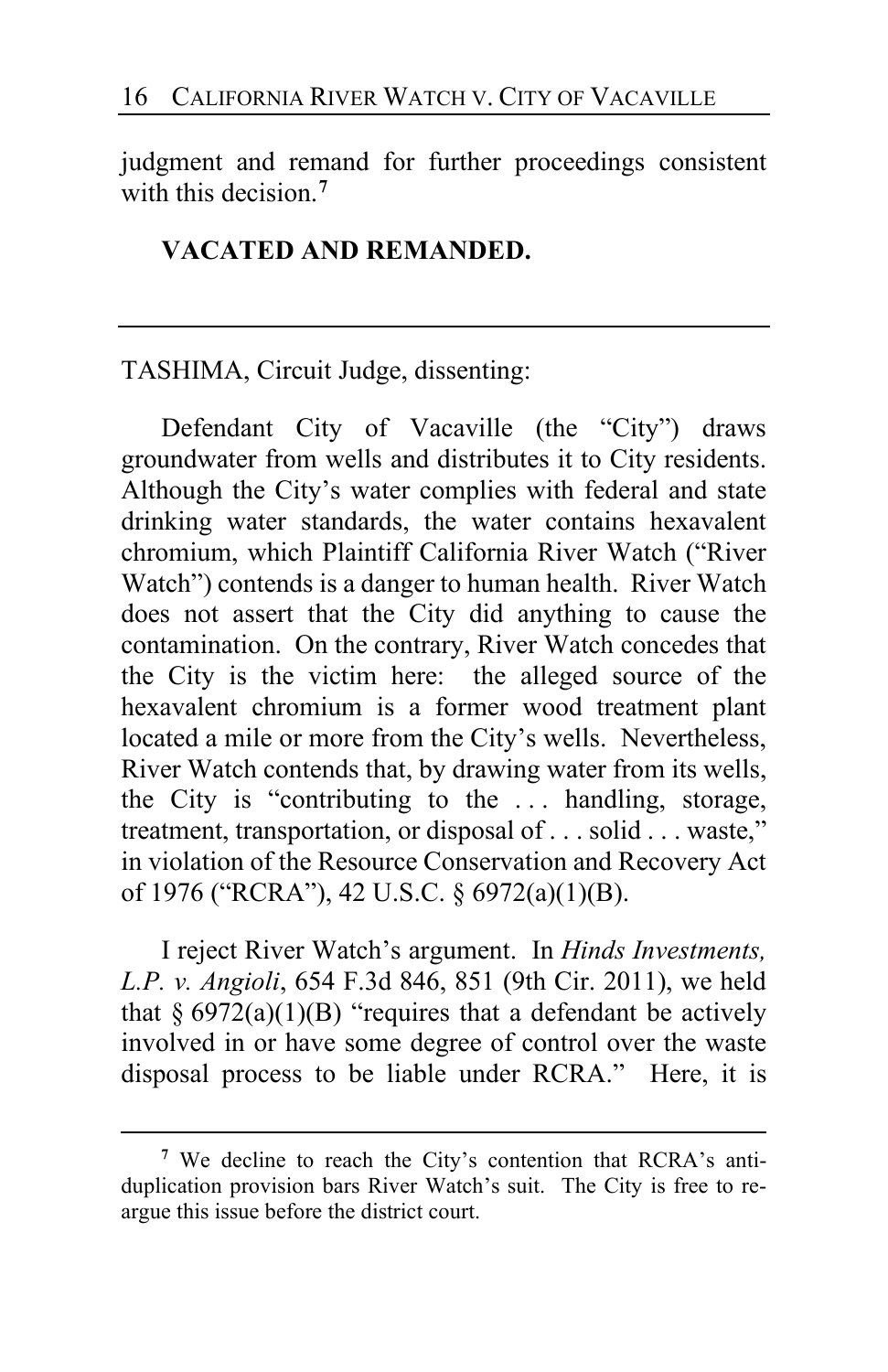conceded that the City had no involvement whatsoever in the waste disposal process. Accordingly, under *Hinds*, the City is not liable under RCRA. Because the majority holds otherwise, I respectfully dissent.

# **I.**

The City supplies water to residential and commercial customers. This water comes from two sources: surface waters and wells. The City operates a total of eleven wells, including eight lying within the Elmira Well Field. The City draws water from these wells, processes it, and delivers it to its water customers.

The City's water complies with all federal and state drinking water standards, including Safe Drinking Water Act standards promulgated by the U.S. Environmental Protection Agency ("EPA"). EPA's maximum contaminant level for total chromium in drinking water is 0.1 milligrams per liter or 100 parts per billion. California's maximum contaminant level for total chromium is 0.05 milligrams per liter or 50 parts per billion. The City complies with both standards. The federal and California drinking water standards contain no separate standard for hexavalent chromium.

River Watch contends that the source of the hexavalent chromium in the City's drinking water is the Wickes site, a former wood treatment facility that, from 1972 to 1982, conducted lumber treatment operations using wood preservatives that contained arsenic, chromium, and copper. The Wickes site is located between 1.4 and 3.3 miles from the Elmira Well Field. River Watch asserts that hexavalent chromium from the Wickes site migrated via groundwater to the Elmira Well Field, where it contaminated the City's wells. The City disputes River Watch's contention that the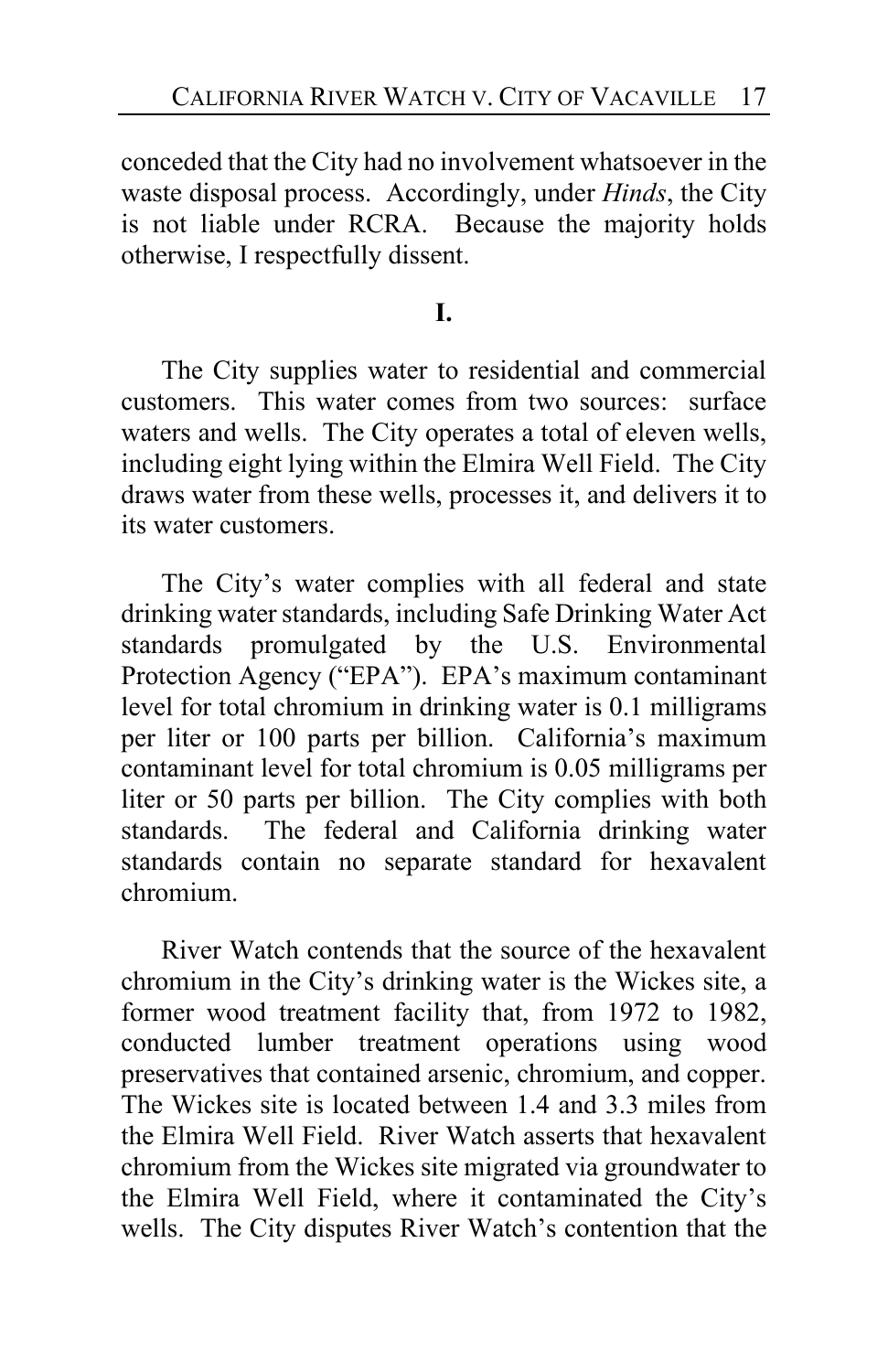Wickes site is the source of the hexavalent chromium found in the City's wells, but on summary judgment we view the evidence in the light most favorable to the nonmoving party. *Nolan v. Heald Coll.*, 551 F.3d 1148, 1154 (9th Cir. 2009).

Although the City's water complies with federal and state drinking water standards, River Watch believes those standards are too lenient and that the City's water poses a danger to human health. River Watch, however, has not challenged the EPA's standards through the normal course. The Safe Drinking Water Act requires EPA to "review and revise, as appropriate, each national primary drinking water regulation" at least once every six years, 42 U.S.C. § 300g-1(b)(9), and, if EPA fails to discharge this duty, "any person may commence a civil action  $\ldots$  against the [EPA] Administrator," *id.* § 300j-8(a)(2). Rather than pursuing relief under the Safe Drinking Water Act, River Watch commenced this action against the City under RCRA, a statute focused not on drinking water standards, but on "the treatment, storage, and disposal of solid and hazardous waste." *Meghrig v. KFC W., Inc.*, 516 U.S. 479, 483 (1996).**[1](#page-17-0)** The district court granted summary judgment to the City, and River Watch appealed. The majority holds that the district court erred. For the reasons set forth below, I disagree.

<span id="page-17-0"></span>**<sup>1</sup>** Because the majority does not address the City's contention that River Watch is precluded from seeking relief under RCRA because the City's drinking water is regulated under the Safe Drinking Water Act, *see* 42 U.S.C. § 6905(a) (precluding RCRA's application with respect to "any activity or substance which is subject to" four other federal statutes, including the Safe Drinking Water Act, but only to the extent that such application would be "inconsistent with" the requirements of those statutes); *see* Maj. Op. [16](#page-15-1) n.7, I also refrain from addressing it.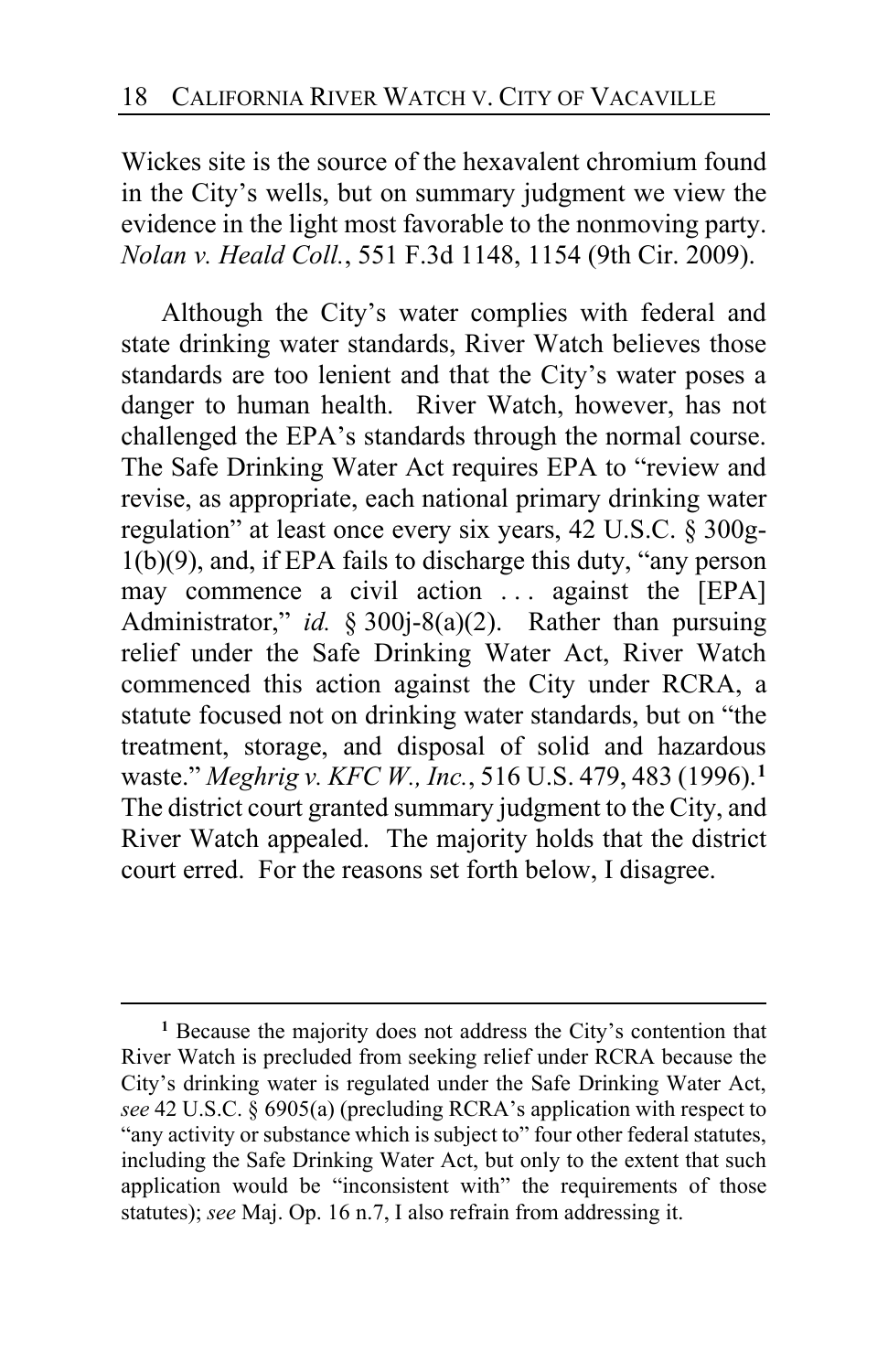## **II.**

RCRA authorizes a civil action against any person "who has contributed . . . to the . . . handling, storage, treatment, transportation, or disposal of any solid or hazardous waste which may present an imminent and substantial endangerment to health or the environment." 42 U.S.C. § 6972(a)(1)(B).**[2](#page-18-0)** To establish a violation under this provision, a plaintiff must prove three elements:

> (1) the defendant has been or is a generator or transporter of solid or hazardous waste, or is or has been an operator of a solid or hazardous waste treatment, storage or disposal facility; (2) the defendant has "contributed" or "is contributing to" the handling, storage, treatment, transportation, or disposal of solid or hazardous waste; and, (3) the solid or hazardous waste in question

<span id="page-18-0"></span>**<sup>2</sup>** Under § 6972(a)(1)(B),

any person may commence a civil action on his own behalf . . . (B) against any person, including the United States and any other governmental instrumentality or agency, to the extent permitted by the eleventh amendment to the Constitution, and including any past or present generator, past or present transporter, or past or present owner or operator of a treatment, storage, or disposal facility, who has contributed or who is contributing to the past or present handling, storage, treatment, transportation, or disposal of any solid or hazardous waste which may present an imminent and substantial endangerment to health or the environment.

42 U.S.C. § 6972(a)(1)(B).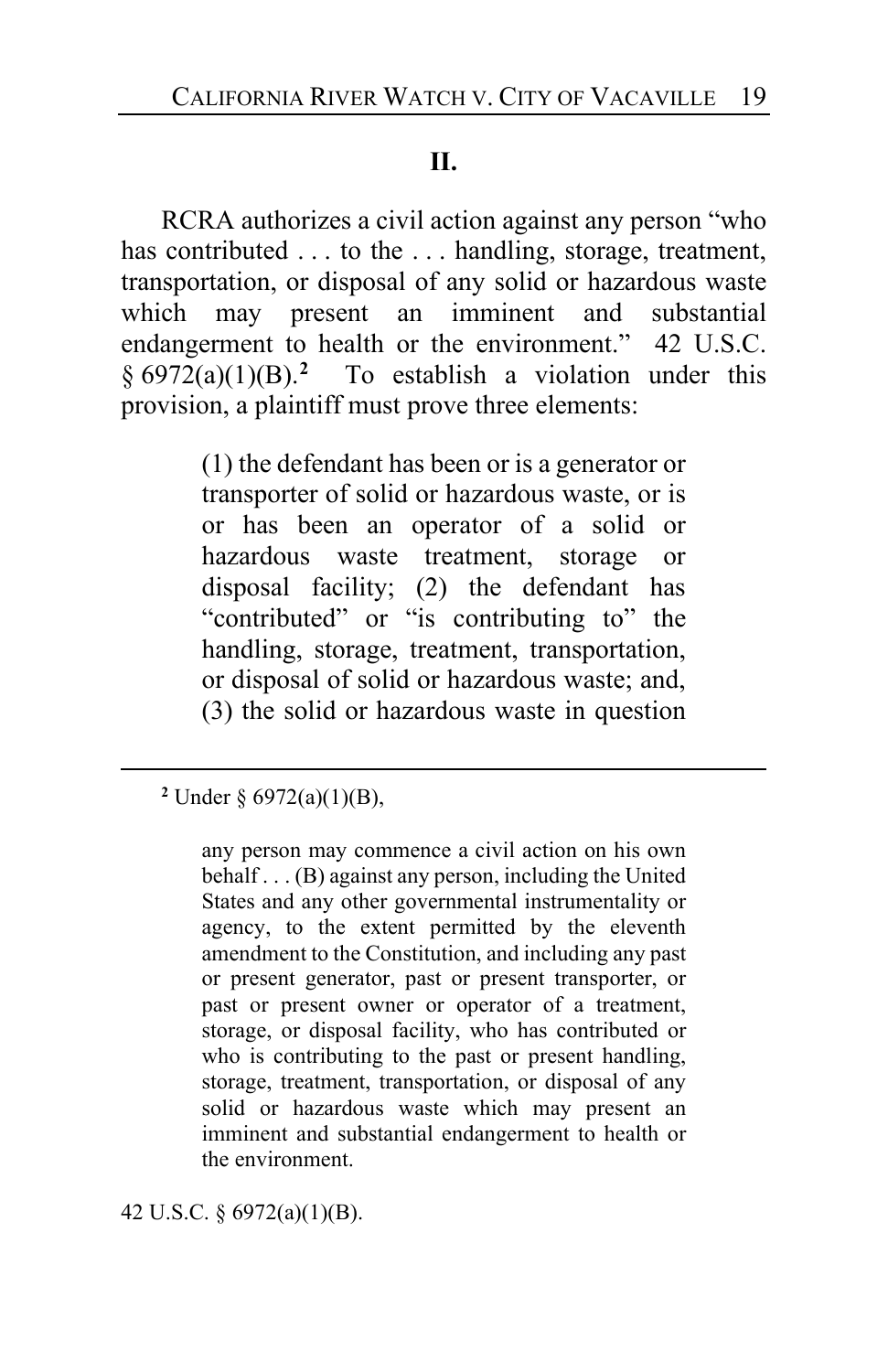may present an imminent and substantial endangerment to health or the environment.

*Ecological Rts. Found. v. Pac. Gas & Elec. Co.*, 713 F.3d 502, 514 (9th Cir. 2013).

In *Hinds*, we considered the second of these elements. The case involved groundwater contaminated by perchloroethylene ("PCE"), a hazardous substance used in dry cleaning. 654 F.3d at 849. The defendants were the manufacturers of dry cleaning equipment. *Id.* at 848. The plaintiffs argued that the defendants had contributed to the disposal of PCE, in violation of RCRA, "by the design of machines that generated waste and by the instructions they gave on use of these machines." *Id.* The plaintiffs alleged, for instance, that the defendants' design manuals "instructed users that they should dispose of contaminated waste water in drains or open sewers." *Id.* at 849.

We examined the statutory text, but recognized that RCRA's text "does not itself define what acts of contribution are sufficient to trigger liability." *Id.* at 850. We looked to the dictionary definition of the word "contribute" but refused "to give wide breadth to this definition." *Id.* We said:

> We decline to give such an expansive reading to the term "contribute." Instead, . . . we decide that the statutory language permitting suits against "any person ... who has contributed or who is contributing" to the handling, storage, treatment, transportation or disposal of hazardous waste, § 6972(a)(1)(B), requires that a defendant be actively involved in or have some degree of control over the waste disposal process to be liable under RCRA.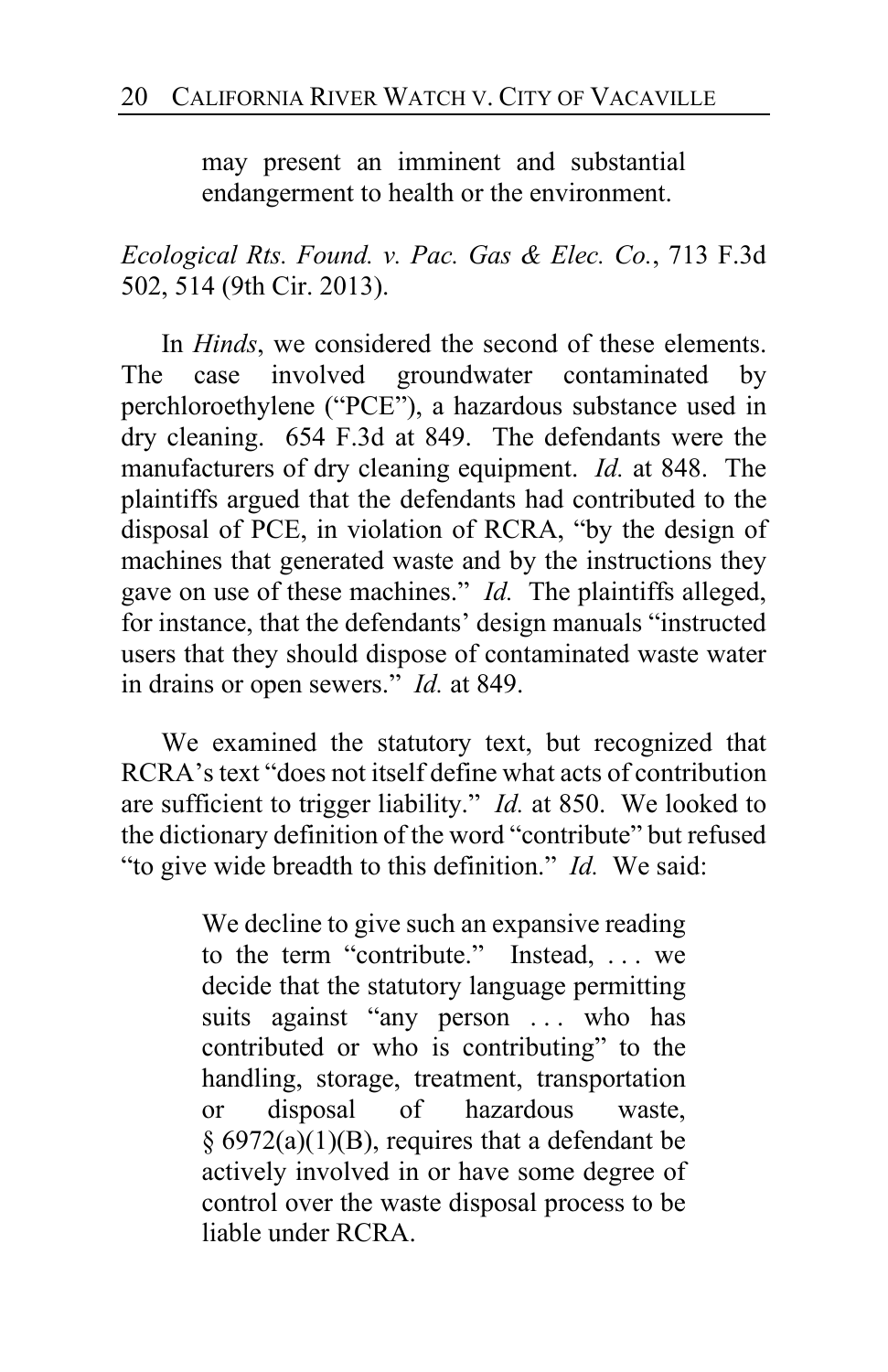*Id.* at 851 (second alteration in original). Applying this standard to the facts of the case, we held that the manufacturers were not liable under RCRA for contributing to the disposal of PCE:

> We hold that to state a claim predicated on RCRA liability for "contributing to" the disposal of hazardous waste, a plaintiff must allege that the defendant had a measure of control over the waste at the time of its disposal or was otherwise actively involved in the waste disposal process. Mere design of equipment that generated waste, which was then improperly discarded by others, is not sufficient.

*Id.* at 852.

*Hinds* controls here. Like the plaintiffs in *Hinds*, River Watch has not shown that the City "had a measure of control over the waste at the time of its disposal or was otherwise actively involved in the waste disposal process." *Id.* On the contrary, the City had nothing to do with the waste disposal process at issue here. That process involved a single step: the operators of the Wickes facility discarded hexavalent chromium on site. Subsequent events—the alleged migration of the contaminant to the Elmira Well Field, the contamination of the City's wells, and the City's drawing of groundwater from its wells—were not, under any conceivable theory, part of that process. Just as the defendants' actions in *Hinds* preceded the waste disposal process, here the City's actions postdated that process.

<span id="page-20-0"></span>*Hinds*' reading of the statutory text—limiting liability to those involved in the waste disposal process—makes eminent sense. Indeed, any other reading of RCRA would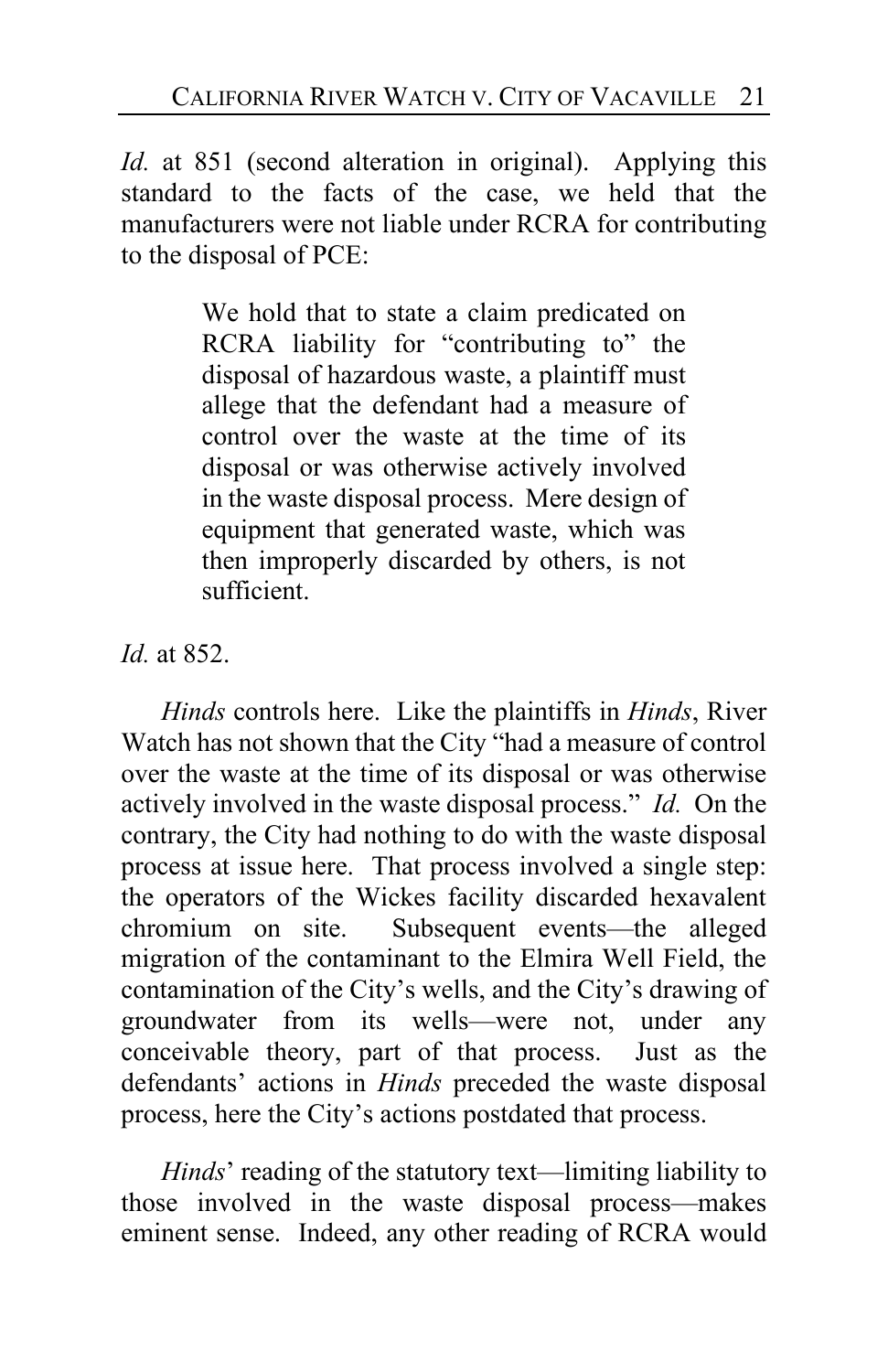<span id="page-21-3"></span><span id="page-21-0"></span>produce nonsensical results. If the City is transporting solid waste, then so too is the Vacaville homeowner watering plants with a garden hose or handing a glass of tap water to a friend. And so too is a motorist who picks up a few grains of soil while driving on a dirt road near the Wickes site. Under River Watch's reading of the statute, as the City explains, "an entire aquifer contaminated by a solid waste site becomes one gigantic mass of solid waste." Although aquifers vary in shape and size, some are enormous. The Ogallala Aquifer, for example, is a vast, 174,000 square-mile groundwater reservoir that supplies almost one-third of America's agricultural groundwater and drinking water for more than 1.8 million people. https://www.livescience.com/39625-aquifers.html (last visited Aug. 31, 2021). If the City is transporting solid waste, then so too is every homeowner, farmer, rancher, municipal water authority, or agricultural irrigation district drawing groundwater or water from a contaminated aquifer.

<span id="page-21-1"></span>The majority distinguishes *Hinds* on the ground that the plaintiffs in that case were seeking to hold the defendant manufacturers liable for contributing to the *disposal* of hazardous waste, whereas here River Watch is attempting to hold the City liable to contributing to the *transportation* of solid waste. Maj. Op. [13](#page-12-2) n.6. *Hinds*, however, clearly applies to this case. This is apparent from the plain language of our decision in *Hinds*:

> <span id="page-21-2"></span>[W]e decide that the statutory language permitting suits against "any person . . . who has contributed or who is contributing" to the handling, storage, treatment, *transportation*  or disposal of hazardous waste, § 6972(a)(1)(B), requires that a defendant be actively involved in or have some degree of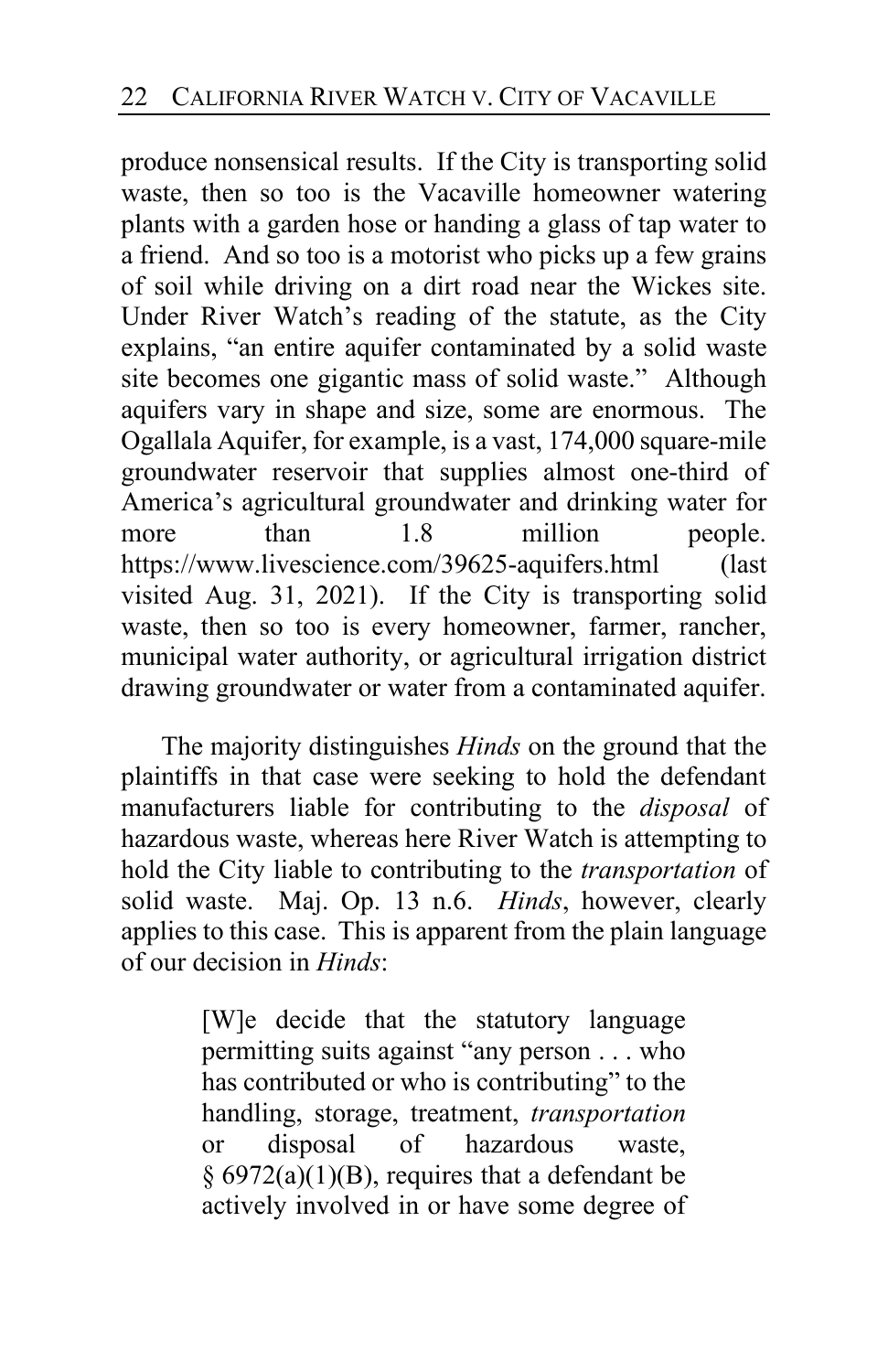control over the waste disposal process to be liable under RCRA.

*Hinds*, 654 F.3d at 851 (emphasis added) (quoting 42 U.S.C.  $§ 6972(a)(1)(B)$ . It is also apparent from our mode of analysis. Our holding was based on the meaning of the word "contribute," which modifies both "disposal" and "transportation." *Id.* at 850–51. Like *Hinds*, this case too is a "contribution" case. Finally, the principle underlying *Hinds*—that RCRA liability must have some sensible outer limit—applies at least as strongly to those accused of transporting waste as it does to those accused of disposing of it. *Hinds*, it bears emphasizing, is the law of this circuit. In addition, it is grounded in the statutory text, places sensible limits on RCRA liability, is readily administrable, and reaches the correct result in this case.

<span id="page-22-0"></span>Nothing in RCRA's legislative history or in the case law supports River Watch's, and the majority's, unduly broad interpretation of the statute. Looking to legislative history, there is no question that Congress, in adopting RCRA, was concerned about the problem of solid waste contaminating groundwater. *See* H.R. Rep. No. 94-1491, at 4, 18, 20, 73, 89 (1976), *reprinted in* 1976 U.S.C.C.A.N. 6238, 6242, 6255–56, 6258, 6312, 6325; H.R. Rep. No. 98-198, at 20, 31, 63 (1984), *reprinted in* 1984 U.S.C.C.A.N. 5576, 5578, 5589–90, 5622. But Congress was focused on entities that *caused* contamination of groundwater, not the victims of such contamination. *See id.* River Watch's reliance on case law fares no better. As the City points out, the authorities River Watch cites "were cases against the defendant entities that allegedly disposed of solid waste in the first instance." River Watch cites no case in which "innocent parties whose products or property were allegedly affected by the industrial defendants' waste disposal," and who had no involvement in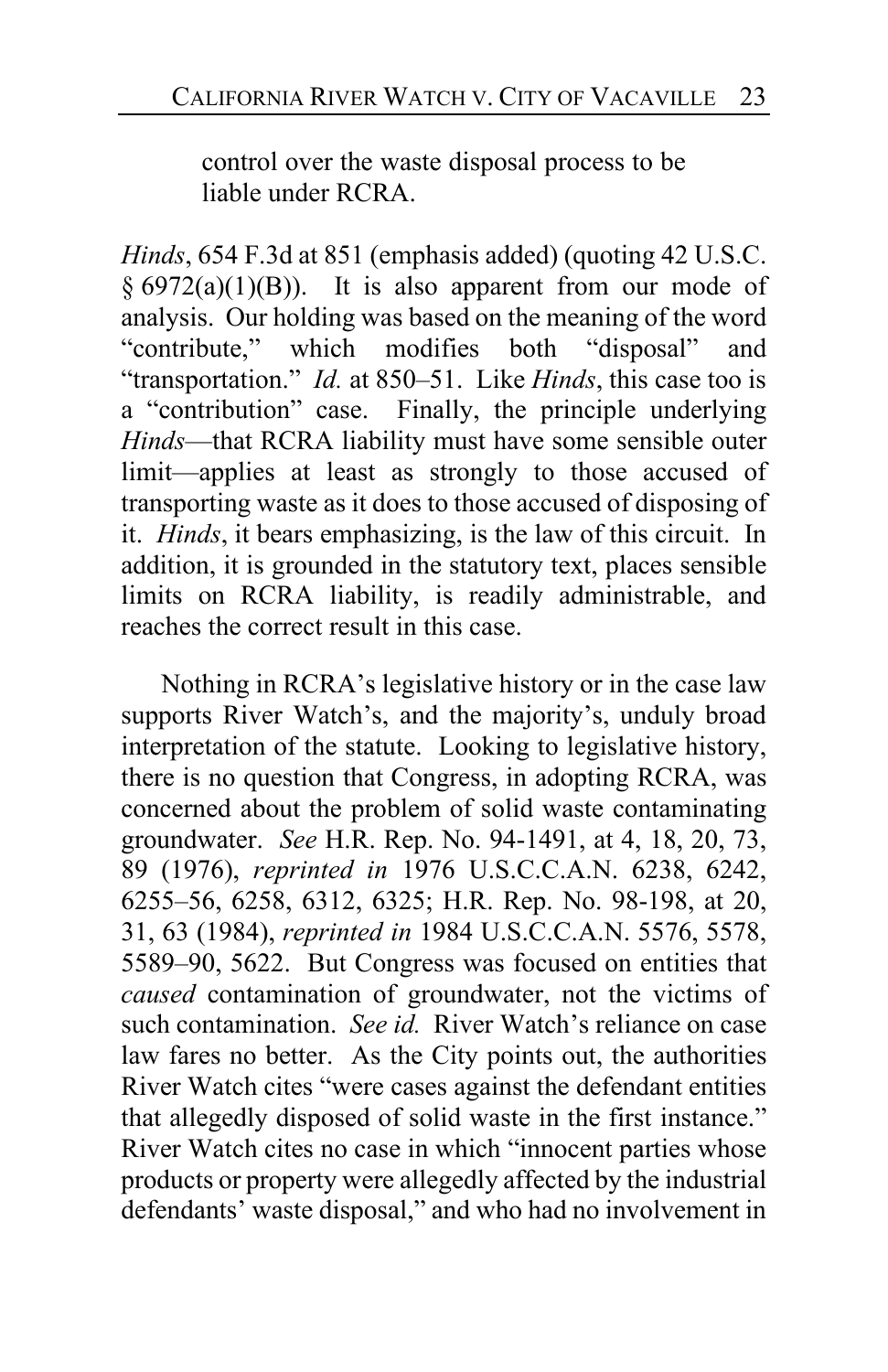<span id="page-23-0"></span>the waste disposal process, were subject to RCRA liability. And neither does the majority. Extending RCRA to this case is as unprecedented as it is unwarranted.

The majority suggests that its overly expansive reading of the statute is reasonable because we can rely on other legal principles—in particular, standing doctrine and the statute's requirement that the defendant's conduct "may present an imminent and substantial endangerment to health or the environment," 42 U.S.C.  $\S 6972(a)(1)(B)$ —to constrain RCRA liability. Maj. Op. [15.](#page-14-0) This empty assurance offers no solace to the City, or to the countless other victims who will be adversely affected by the majority's decision, like all those who draw water from contaminated aquifers, or a Vacaville restaurant serving tap water to its customers. The majority also tells us that its interpretation of the statute is correct because, otherwise, "agricultural businesses and municipal water authorities would be immune from RCRA liability for transporting contaminated, even toxic, water as long as they did not participate in its contamination." Maj. Op. [15.](#page-14-1) The majority's opinion, however, does not uniformly affect agricultural businesses and municipal water authorities transporting contaminated water; it affects them arbitrarily. If the source of the contamination is anthropogenic, as River Watch contends it is here, then the defendant would be covered by RCRA; if the contamination is naturally occurring, as the City contends here, RCRA would not apply. The majority creates an arbitrary patchwork of RCRA drinking water regulation, as an overlay to the EPA's Safe Drinking Water regulations.**[3](#page-23-1)**

<span id="page-23-1"></span><sup>&</sup>lt;sup>3</sup> And under that judicially imposed regulatory regime, presumably it is the district court—not the EPA—that will set the "safe" level of hexavalent chromium in the City's drinking water.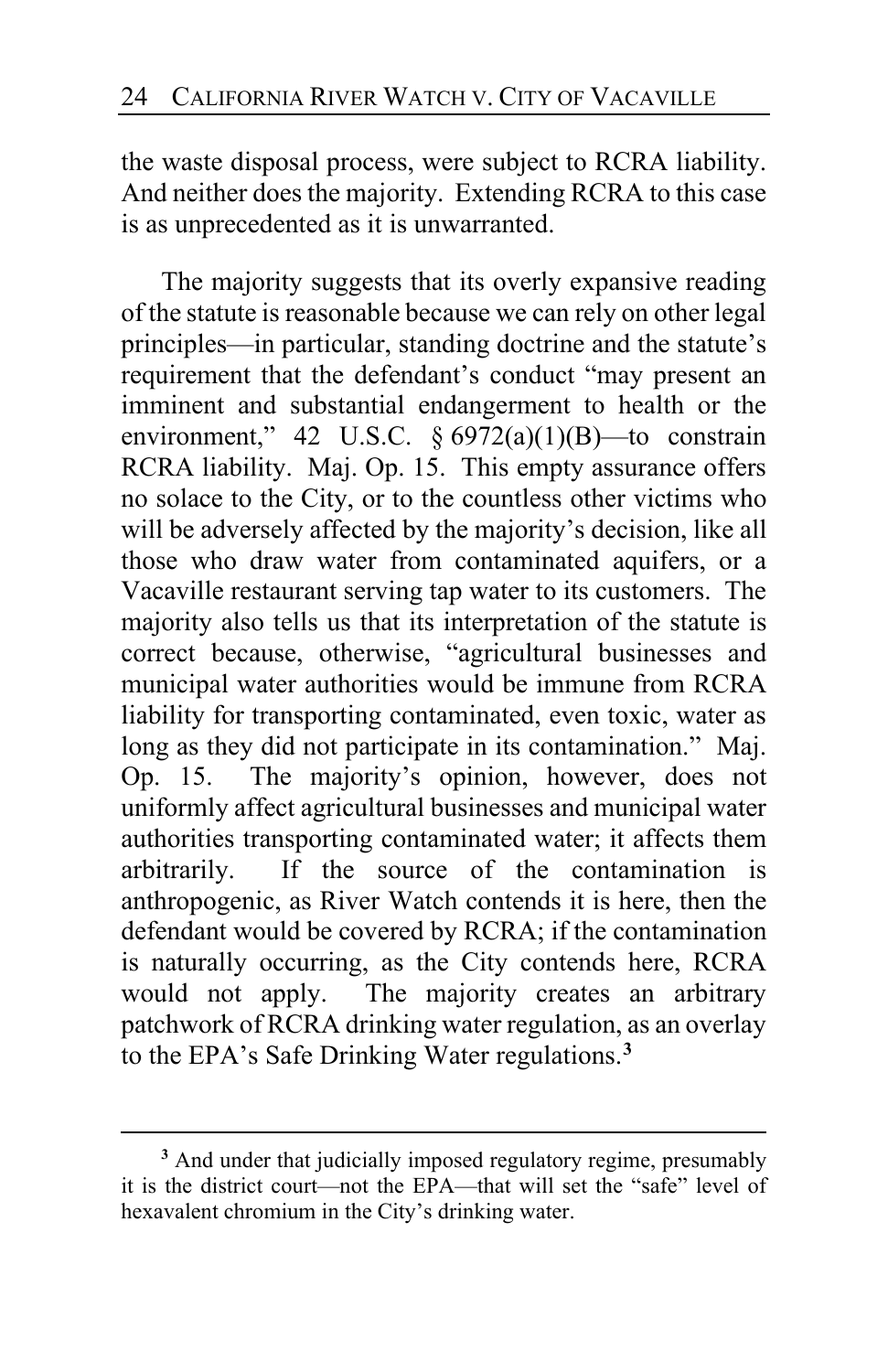This should be a simple case. This case is controlled by *Hinds'* holding that § 6972(a)(1)(B) "requires that a defendant be actively involved in or have some degree of control over the waste disposal process to be liable under<br>RCRA." 654 F.3d at 851. Here, the City had no 654 F.3d at 851. Here, the City had no involvement in or control over that process. Summary judgment, therefore, should be affirmed.

#### **III.**

Even if that were not the case, I would affirm based on waiver. In the district court, the key question was whether the hexavalent chromium in the City's water system is "solid waste" within the meaning of RCRA, 42 U.S.C. § 6903(27). River Watch argued that it was, on two legal theories: (1) it is a useless byproduct of the City's water production process (the byproduct theory); and (2) the City is using its water distribution system to dispose of the hexavalent chromium contaminating its wells (the disposal theory). The district court properly rejected each of these theories and, solely on that basis, granted summary judgment to the City. River Watch appealed, and on appeal it has abandoned those flawed theories and offered an entirely new one—the theory that the hexavalent chromium in the City's water is "solid waste" within the meaning of RCRA because it was discarded by the operators of the Wickes facility (the Wickes theory).

The City persuasively argues that "River Watch may not change its legal theory on appeal." River Watch is raising a new argument on appeal, it is doing so on a key issue in the case, and it is doing so after having consciously declined, for strategic reasons, to raise the Wickes theory in the district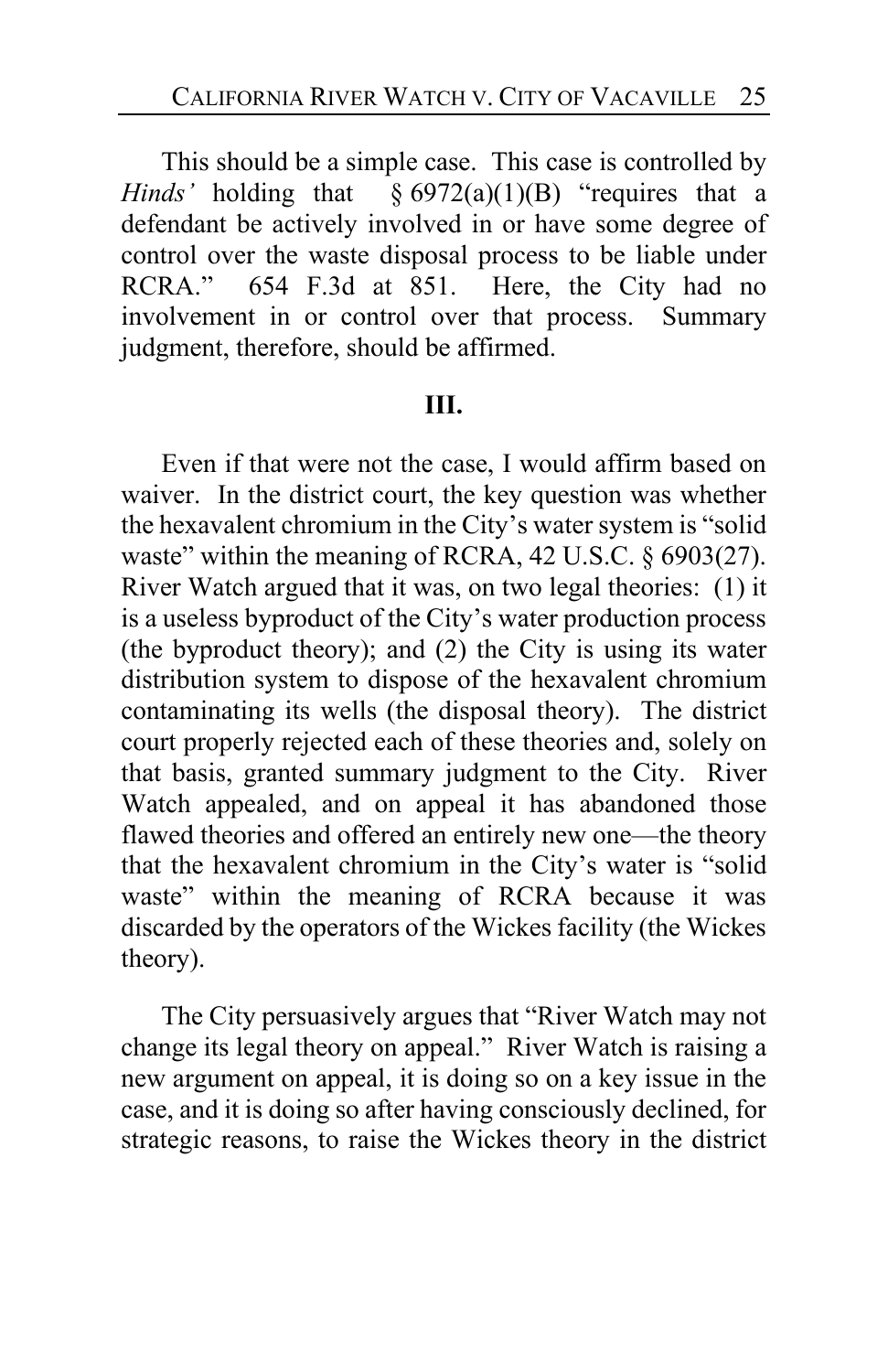court.**[4](#page-25-0)** I would not reward River Watch's gamesmanship. **[5](#page-25-1)** As we explained in *Baccei v. United States*, 632 F.3d 1140, 1149 (9th Cir. 2011), "[a]bsent exceptional circumstances, we generally will not consider arguments raised for the first time on appeal." Although we have discretion to consider such arguments in exceptional circumstances, "we will not reframe an appeal to review what would be in effect a different case than the one decided by the district court." *Id.* That is the case here. River Watch argues that the district court erred, but it did no such thing. It properly granted summary judgment to the City based on the arguments the parties actually presented to it. The district court should not be faulted for failing to address the merits of a legal theory

#### <span id="page-25-0"></span>**<sup>4</sup>** As the City explains:

River Watch was attempting to impose liability for all City wells with hexavalent chromium, not just those in the Elmira Well Field. . . . Because River Watch was attempting to impose liability for wells even if no associated solid waste disposal site could be alleged, it came up with its "byproduct theory" of liability (which has been abandoned on appeal).... It was precisely because River Watch was seeking to impose RCRA endangerment liability even if hexavalent chromium in City wells was not allegedly associated with any solid waste site like Wickes that the district court had to confront the issue of whether Vacaville's domestic water supply operations alone could implicate RCRA's solid waste regulation rules.

<span id="page-25-1"></span>**<sup>5</sup>** Such gamesmanship also is unfair to the conscientious district court, leading to the reversal of its judgment on a theory never argued to that court.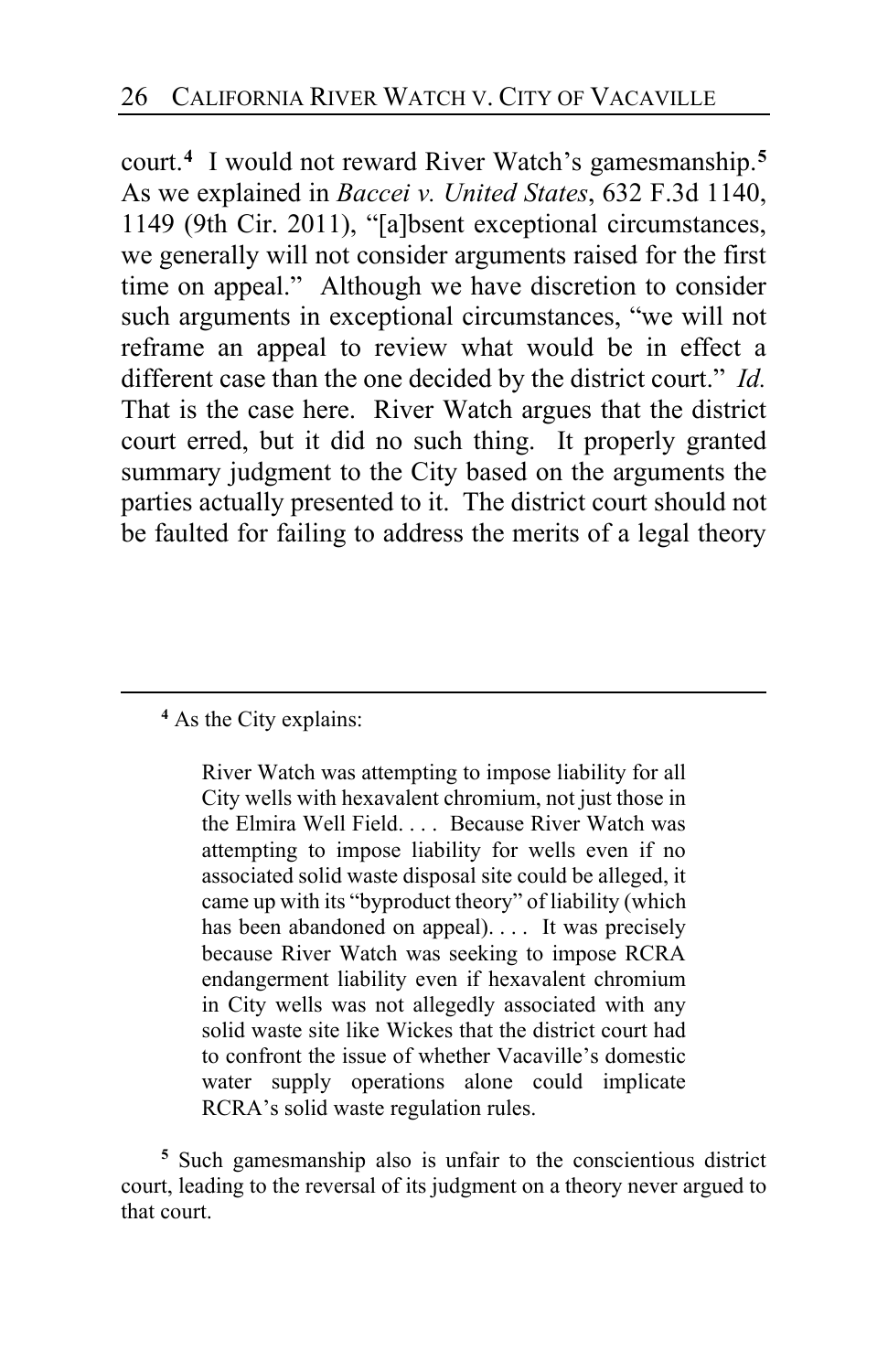that River Watch expressly disclaimed below.**[6](#page-26-0)** This is the necessary corollary to the party presentation rule recently announced by the Supreme Court. *See United States v. Sineneng-Smith*, 140 S. Ct. 1575, 1579 (2020).

The majority finds no waiver, but it does so by asking the wrong question. *See* Maj. Op.7–8. The question is not whether River Watch has preserved its factual argument that the Wickes site is a source of the hexavalent chromium; River Watch has done so. The question is whether River Watch is raising a new legal theory to meet the statute's definition of "solid waste." Because River Watch raises this legal theory for the first time on appeal, waiver applies.

(Emphases added.)

<span id="page-26-0"></span>**<sup>6</sup>** As the district court explained:

In order to properly resolve the parties' competing summary judgment motions, it is important to accurately frame the nature of River Watch's claim. . . . River Watch is *not* claiming Vacaville is participating in the hazardous waste disposal and *transportation* process as, for example, a hazardous waste disposal company would; rather, River Watch claims that in the process of creating potable water, Vacaville is *generating* high concentrations of hexavalent chromium, which is then incorporated into the potable water and distributed to city residents. . . . This understanding is crucial to determining what is and is not "discarded material" within the statutory meaning of "solid waste," and whether hexavalent chromium qualifies as such, as relevant here.